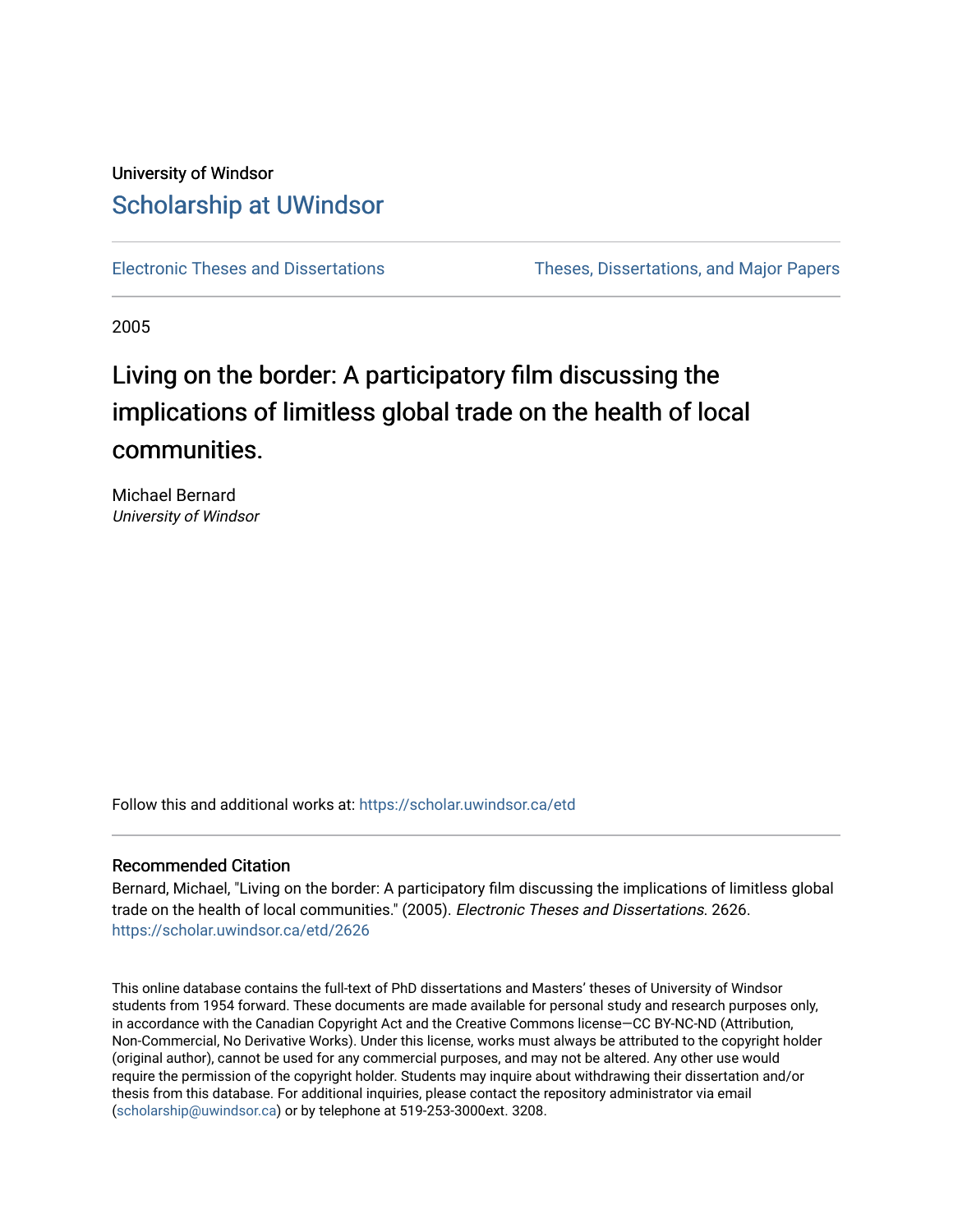### Living on the Border: A Participatory Film Discussing the Implications of Limitless Global Trade on the Health of Local Communities

by Michael Bernard

A Production Thesis

 $\sim 100$ 

Submitted to the Faculty of Graduate Studies and Research through Communication and Social Justice in Partial Fulfilment of the Requirements for the Degree of Master of Arts at the University of Windsor

Windsor, Ontario, Canada

2005

 $\langle \mathbb{C} \rangle$  2005 Michael Bernard

Reproduced with permission of the copyright owner. Further reproduction prohibited without permission.

 $\bar{1}$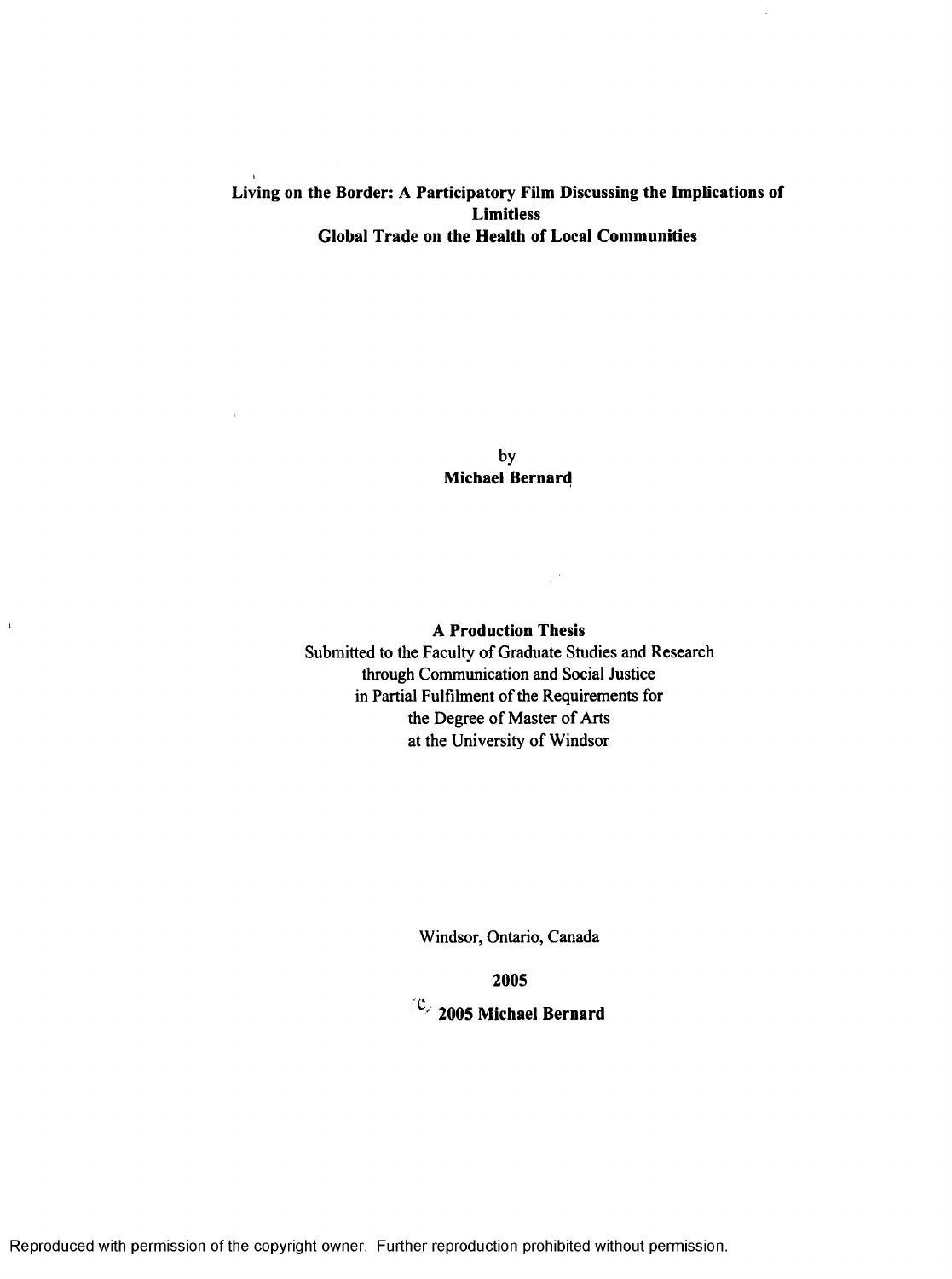

Library and Archives Canada

Published Heritage **Branch** 

395 Wellington Street Ottawa ON K1A 0N4 Canada

Bibliotheque et Archives Canada

Direction du Patrimoine de l'édition

395, rue Wellington Ottawa ON K1A 0N4 Canada

> *Your file Votre reference ISBN: 0-494-09647-0 Our file Notre reference ISBN: 0-494-09647-0*

### NOTICE:

The author has granted a nonexclusive license allowing Library and Archives Canada to reproduce, publish, archive, preserve, conserve, communicate to the public by telecommunication or on the Internet, loan, distribute and sell theses worldwide, for commercial or noncommercial purposes, in microform, paper, electronic and/or any other formats.

The author retains copyright ownership and moral rights in this thesis. Neither the thesis nor substantial extracts from it may be printed or otherwise reproduced without the author's permission.

### AVIS:

L'auteur a accordé une licence non exclusive permettant à la Bibliothèque et Archives Canada de reproduire, publier, archiver, sauvegarder, conserver, transmettre au public par télécommunication ou par l'Internet, prêter, distribuer et vendre des thèses partout dans le monde, a des fins commerciales ou autres, sur support microforme, papier, électronique et/ou autres formats.

L'auteur conserve la propriété du droit d'auteur et des droits moraux qui protège cette thèse. Ni la these ni des extraits substantiels de celle-ci ne doivent être imprimés ou autrement reproduits sans son autorisation.

In compliance with the Canadian Privacy Act some supporting forms may have been removed from this thesis.

While these forms may be included in the document page count, their removal does not represent any loss of content from the thesis.



Bien que ces formulaires aient inclus dans la pagination, il n'y aura aucun contenu manquant.

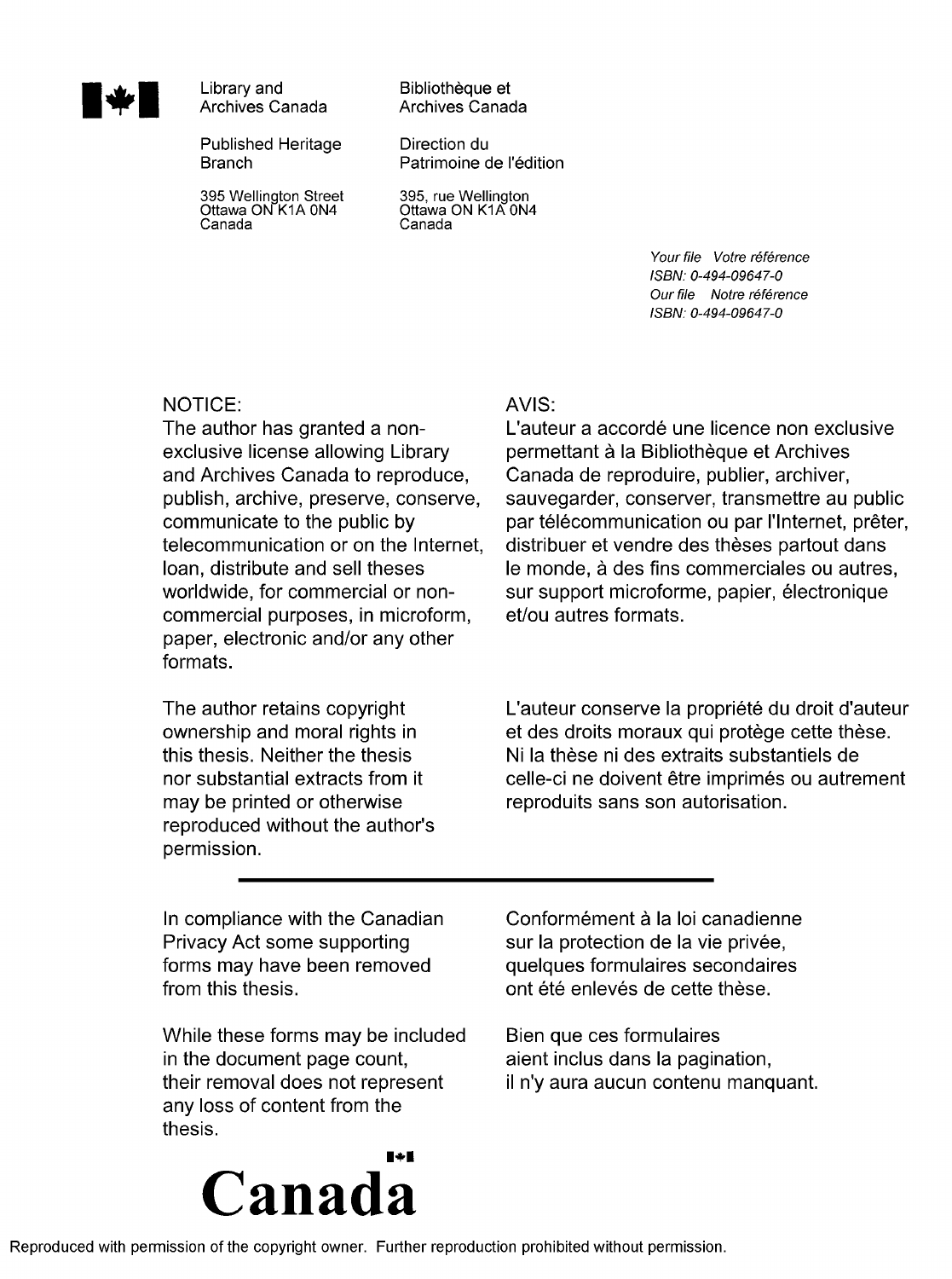# 102-1102

#### **Abstract**

This documentary is an exploration of the destructive impact of corporate globalization as witnessed in the heart of the North American continent; it focuses on the Windsor and Samia regions, on the Canadian side of the border. The cities have very similar border related issues where ageing and highly polluting industrial infrastructure and endless commercial border crossings are the most invasive and noticeable concerns plaguing the community.

Living on the border, we see the dichotomy of freedom afforded to goods and trade in contrast to the heavily polluted environment which has virtually imprisoned the people in these communities. Free-market trade pacts have opened the borders for trade and commerce without accounting for the negative impact on the environment or the health and well being of community members. This film explores the links as contradictions between the limitless commercial trade crossing the border, the industries which create the consumer goods and how these are linked to the overall health of the community.

**iii**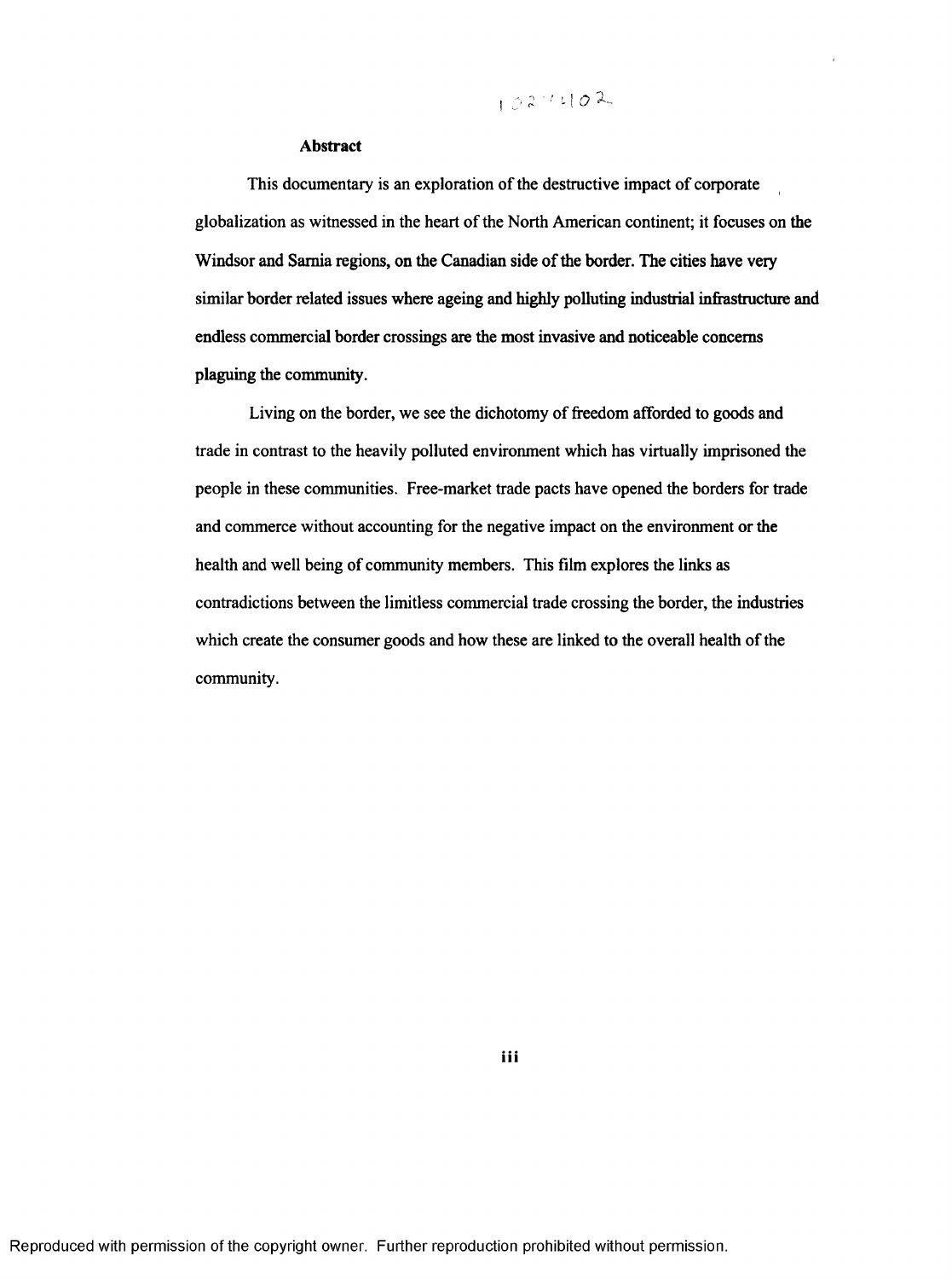### **Dedications**

I This production thesis is dedicated to the workers in Chemical Valley, Sarnia, and Windsor Ontario who put their bodies on the line by working to produce the goods that we consume on a daily basis without thinking about their sacrifices. To chemical worker Blayne Kinart, who 1 never had the fortune of meeting as he passed away before the making of this film as a result of industrial cancer and to his wife Sandy Kinart, a strong woman who is not afraid to voice her outrage at the corporations which take our workers for granted.

Also to my life partner, Melissa Hennin, who has been by my side at all stages of my life—from T-ball to this production thesis. To my family and friends for their unwavering support. Also to my Aunt Leslie who has helped financially and mentally support me along the way. Especially to my father who works in chemical valley to support our family and to my mother who works in our local hospital to take care of our community, as well as our family...love and thanks for everything!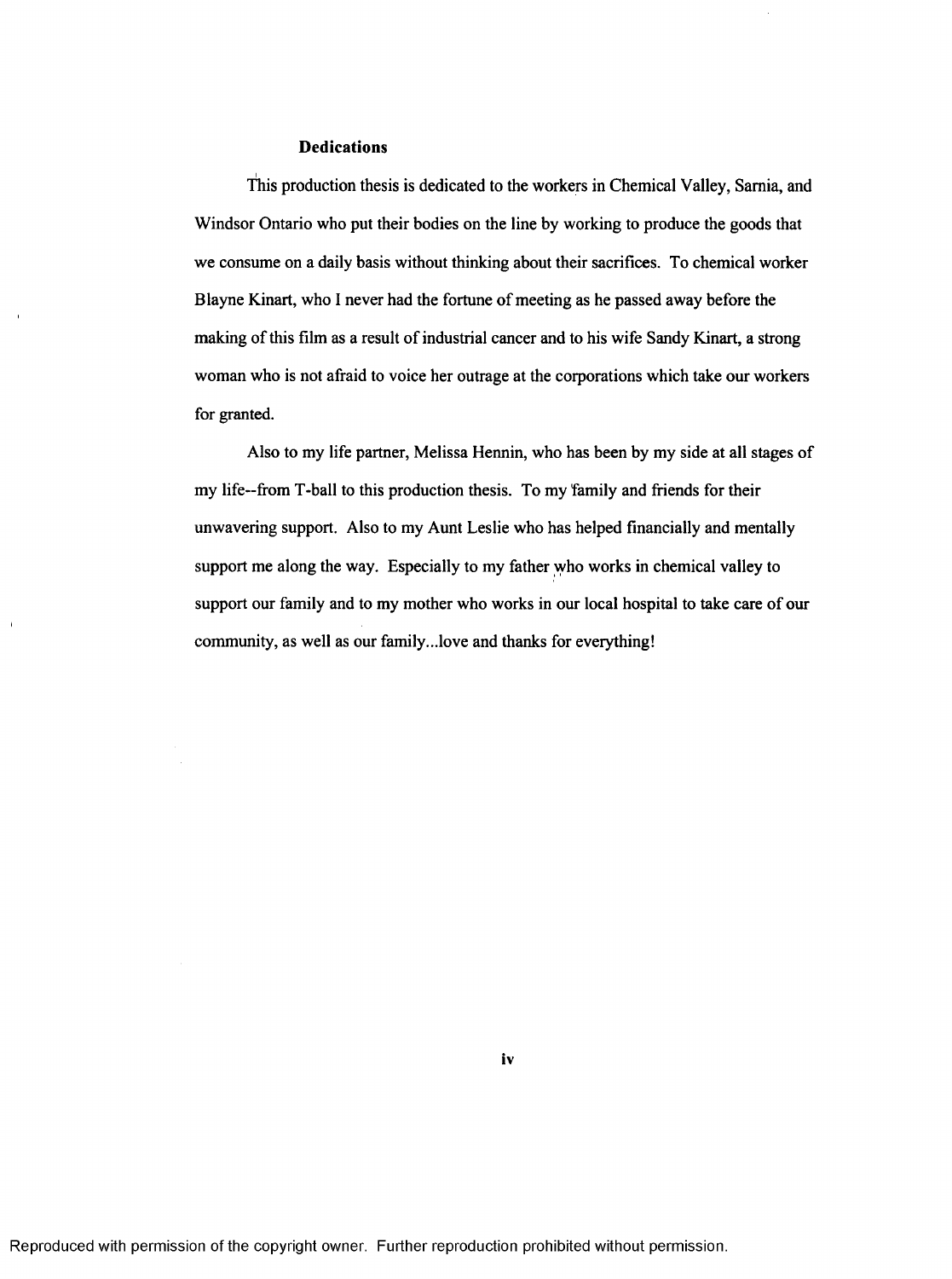### **Acknowledgements**

To all those who contributed to the film, James Laxer, A Silver Mt. Zion, the Riderless, Bloemfontaine, Richard Workman, Melissa Hennin, Richard Harding, the Aamjiwnaang community, Jeremy Drummond, Council of Canadians, Department of Communications, and my classmates. Special thanks to Jim Brophy and Margaret Keith, at the Occupational Health Clinic, who pointed me in the right direction numerous times and who sat and discussed the film and our communities at length. Also to my advisors Alan Sears and Valerie Scatamburlo-D'annibale whose advice and guidance 1 greatly appreciate and to my thesis supervisor Sanjay Talreja—I could not ask for a wiser mentor.

 $\sqrt{1-\lambda}$  . <br> <br> <br> <br> <br> <br> <br> <br> <br> <br> <br>

**v**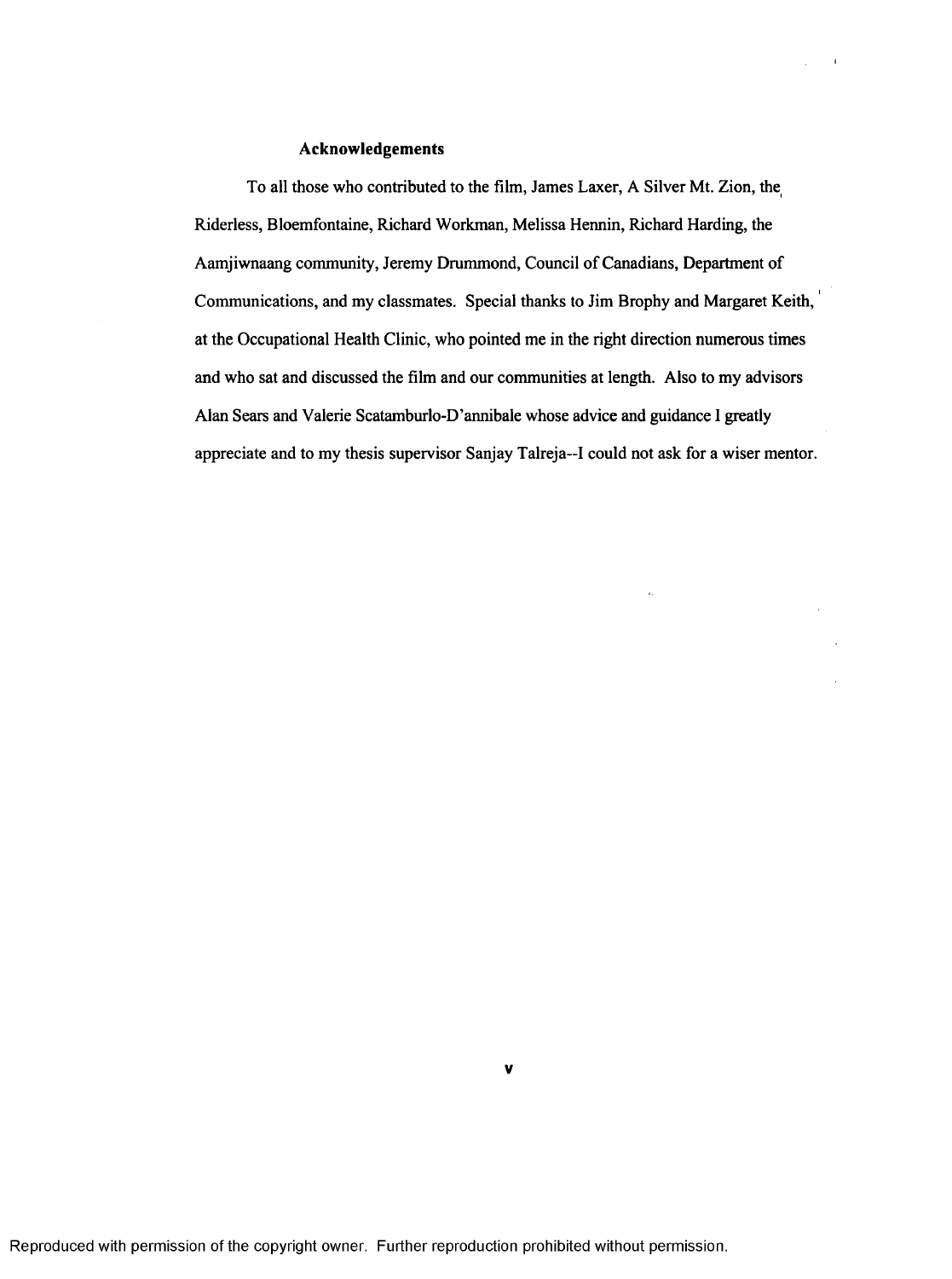### **Table of Contents**

 $\mathcal{L}^{\text{max}}_{\text{max}}$  and  $\mathcal{L}^{\text{max}}_{\text{max}}$ 

| Abstract                                    | iii       |
|---------------------------------------------|-----------|
| Dedications                                 | iv        |
| Acknowledgements                            | V         |
| Introduction: Production Notes and Overview | $1-4$     |
| <b>Theoretical Reflection</b>               | $5 - 13$  |
| Methodology                                 | $13 - 14$ |
| <b>Visual Style</b>                         | $15 - 16$ |
| $\mathbf{I}$<br><b>Visual Influences</b>    | $16-17$   |
| <b>Goals and Distribution</b>               | $17 - 18$ |
| Conclusion<br>$\mathbf{P}^{\mathbf{1}}$     | 19-20     |
| <b>Works Cited</b>                          | $21 - 22$ |
| Appendix I: Itemized Budget                 | 23        |
| Vita Auctoris                               | 24        |

 $\frac{1}{2} \int_{\mathbb{R}^2} \left| \frac{d\mathbf{x}}{d\mathbf{x}} \right|^2 d\mathbf{x}$ 

 $\sim 0^{\circ}$ 

 $\bar{\mathbf{r}}$ 

 $\label{eq:2} \frac{1}{\sqrt{2}}\frac{1}{\sqrt{2}}\frac{d\phi}{d\phi},$ 

 $\sim$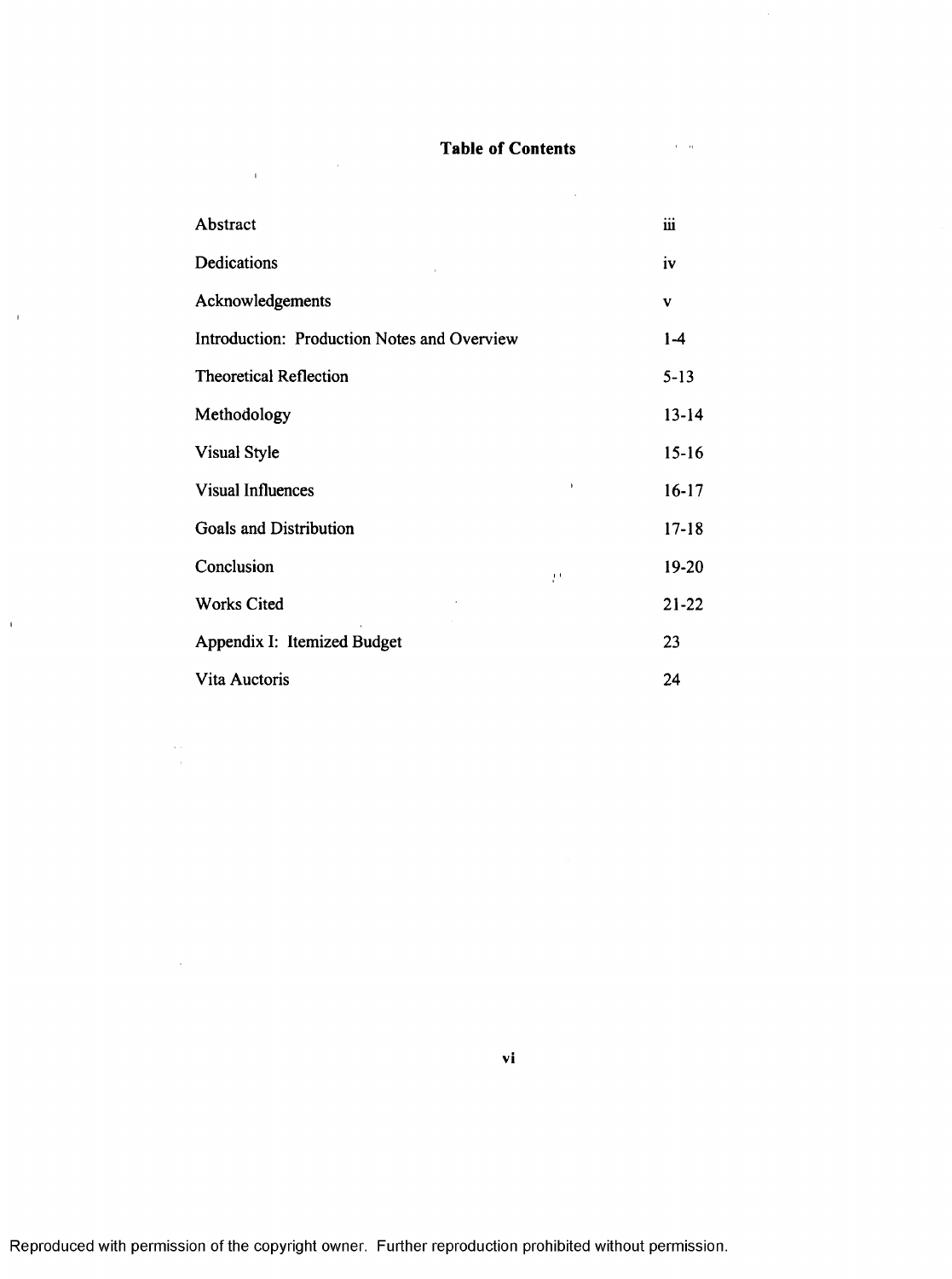### Introduction: Production Notes and Overview

Length: 20 minutes (Note: the proposed length was to be twenty three minutes, which was a projected running time arbitrarily picked by myself. The final duration of the film is a result of the material edited organically and arriving at this final duration of twenty minutes.)

Format: Filmed on DV; delivered on DVD

Dates of production: Began shooting: October 15, 2004,

Ended shooting: May of 2005.

Edited from February to May.

Screenings in mid-May, supplemented by a twenty page paper.

Background of the film : The malignant ageing industrial infrastructure that lines the shores from Sarnia through to Windsor is inherited from the region's role as port and industrial center for trade. This inheritance has not come without consequence, as this heavily industrialized corridor has the highest rates of cancer in the country— as working and living conditions worsen in proportion to the chemical leaks and spills that frequently contaminate the air, soil and water.<sup>1</sup> In the past year there were, as CBC reported, "a string of incidents in which toxic substances have leaked into the air and drinking water of the people who live in the area dubbed "chemical valley."2

The Windsor/Detroit region is the center of trade between the United States and Canada. As author and professor James Laxer, a featured interviewee who recently published an extensive study on the border, notes, "if there is one piece of infrastructure

<sup>1</sup> This past year there were three chemical spills in six months.

Harris, Kate. (02/22/04) *Wallaceburg sick of its poisoned water: Residents fed up after 3 chemical spills in six months.* Ontario Star:Greatlakesdirectory.org

<sup>2</sup> *Water intakes shutoff for 6 Ontario communities after toxic spill.*  $(Februarv2<sup>nd</sup>, 2004)$ . CBC News: cbc.ca/news.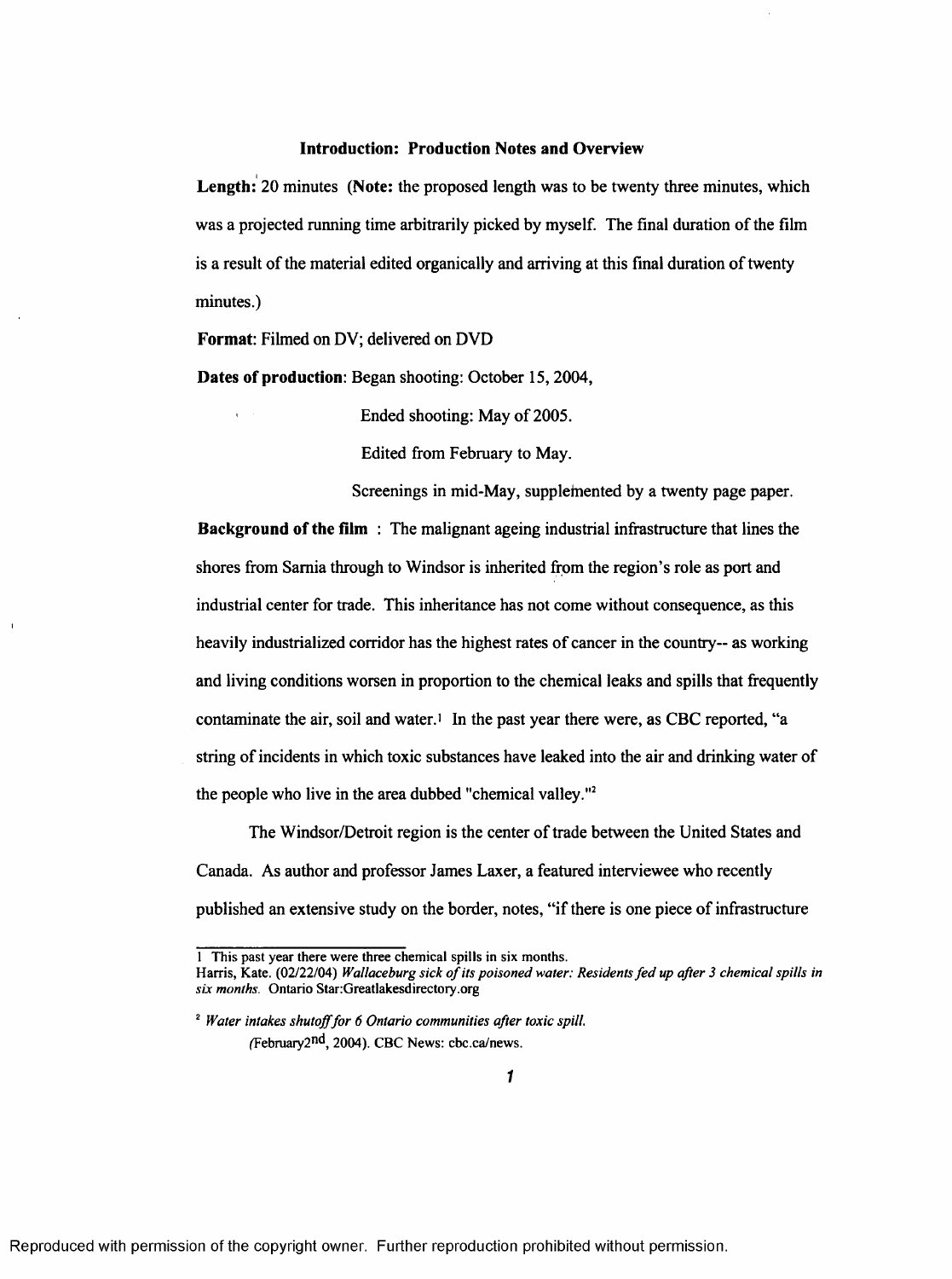on which the economic link between the two countries rests most heavily, it is the Ambassador Bridge. The governments of both Canada and the United States recognize that a terrorist attack on the bridge would do more damage to a vital industry and to trade between the two countries than any other single event" (Laxer, 2004, p. 304). Whether or not a terrorist attack on Windsor or Sarnia is imminent or likely is highly debatable, but what should be stressed is that the infrastructure that our communities have grown dependent on is incredibly vital to the functioning of trade between both of our countries.

The alienation of one community, Sarnia, was countered by connecting regionally with another community, Windsor, which was facing similar problems. When Windsor and Detroit roads and bridges are blocked up, trade is often re-routed to Sarnia and Port Huron. Tens of thousands of transport trucks pass through these communities daily on "superhighways", spewing their toxic fumes and tearing these cities apart, all for the trade of commodities3. The parallels between these community's problems are visually identical, images of the endless streams of transport trucks lended well to visually representing the endless cycle of trade and consumption overrunning these small cities. Considering the close proximity and the interconnectedness of the industries in both communities, in addition to the high rates of disease, it was important to link the two communities and show how problems facing one town are essentially the same as problems facing other similar communities. Intentions are to unite those struggling to voice their concerns regionally, but it is also necessary to connect these seemingly local and regional concerns by showing how they are intimately related to global concerns facing much of the world: local sovereignty, quality of environment and working conditions.

<sup>3</sup> Commodities include the buying and selling of waste, for example, the metropolis of Toronto sells much of its waste to communities in Michigan.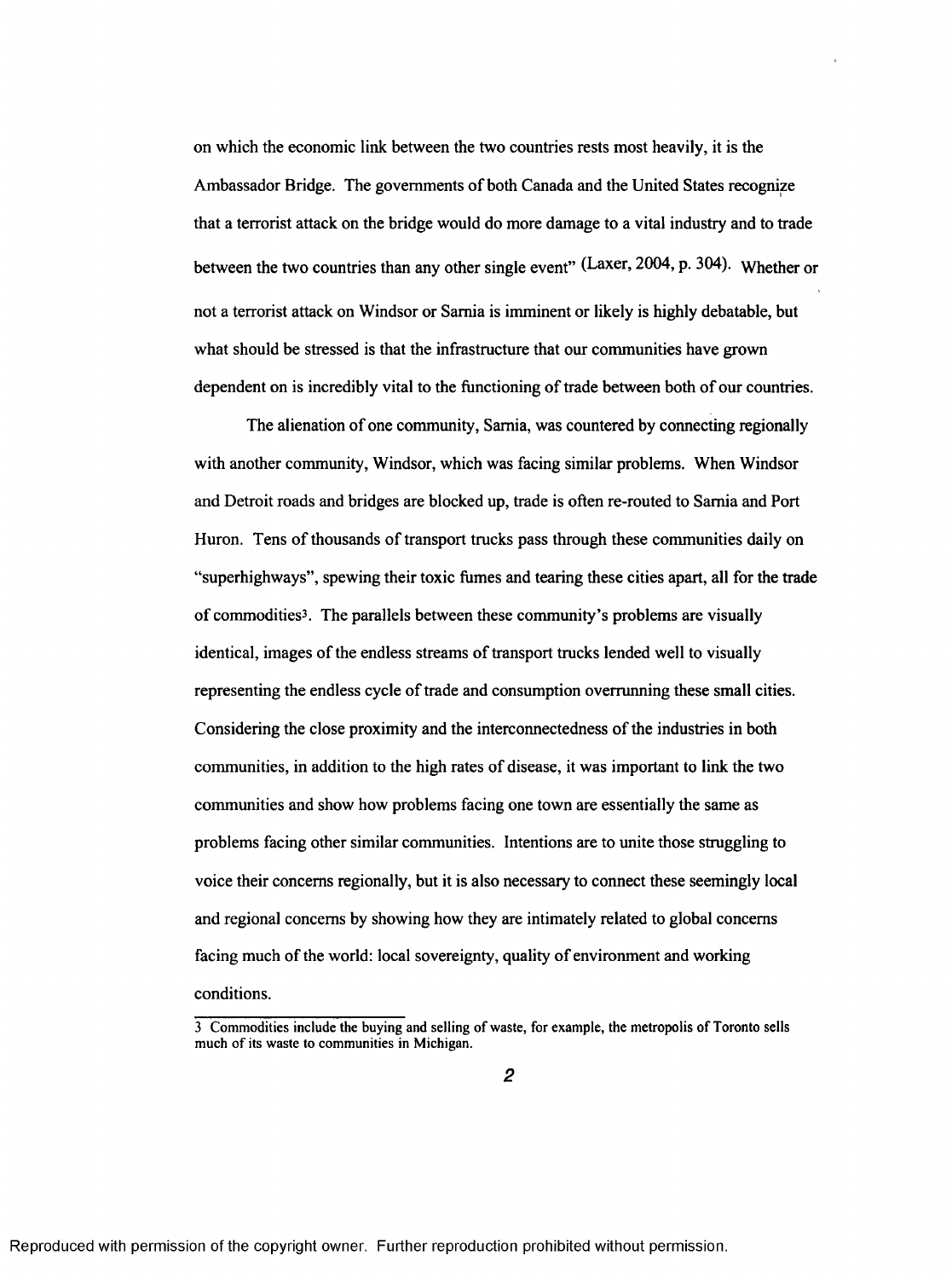Jim Brophy and Margaret Keith run the Occupational Health Clinic that brought to light a *Globe and Mail* expose featuring Sarnia, the bolded title read: "People are afflicted with rare cancers at a rate nearly 35 per cent higher than the provincial average. It may be the worst outbreak of industrial disease in recent Canadian history."4 Over the past year, I have met with the couple on a number of occasions to discuss how acceleration of trade and industry simultaneously accelerates the destruction of the natural environment--us included. It is my belief that these issues must be re-presented and reconnected to this area's central role as the industrial gateway. Brophy and Keith were both enthusiastic about contributing to the film, and their work in participatory body mapping of industrial disease provided a wealth of knowledge concerning our communities' poor health.

Working with Brophy and Keith, I was invited to attend an environmental meeting at the Aamjiwnaang reserve in Sarnia. Although this first meeting was not a filming opportunity and the content of the meeting was not intended for public release, this experience was definitely the most eye opening to the concerns of the community most acutely affected by the industries in Sarnia. The Aamjiwnaang reserve is located in the center of Chemical Valley and their exposure to these industrial plants has not come without consequence. Later on, I worked alongside a couple of their community members as well as Brophy and Keith while they documented the surveys they had conducted in their communities. Transferring the surveys to body maps provided the visuals portraying a community dealing with industrial health concerns.

The interview with Brophy in the *Globe and Mail* also led me to meet with Sandy Kinart, widow of worker Blayne Kinart, who was featured in the news article. Sandy

<sup>&</sup>lt;sup>4</sup> Mittelstaedt, Martin. *Dying for a Living.*.(Saturday, March 13, 2004). Globe and Mail, pp. F1, F4-F5.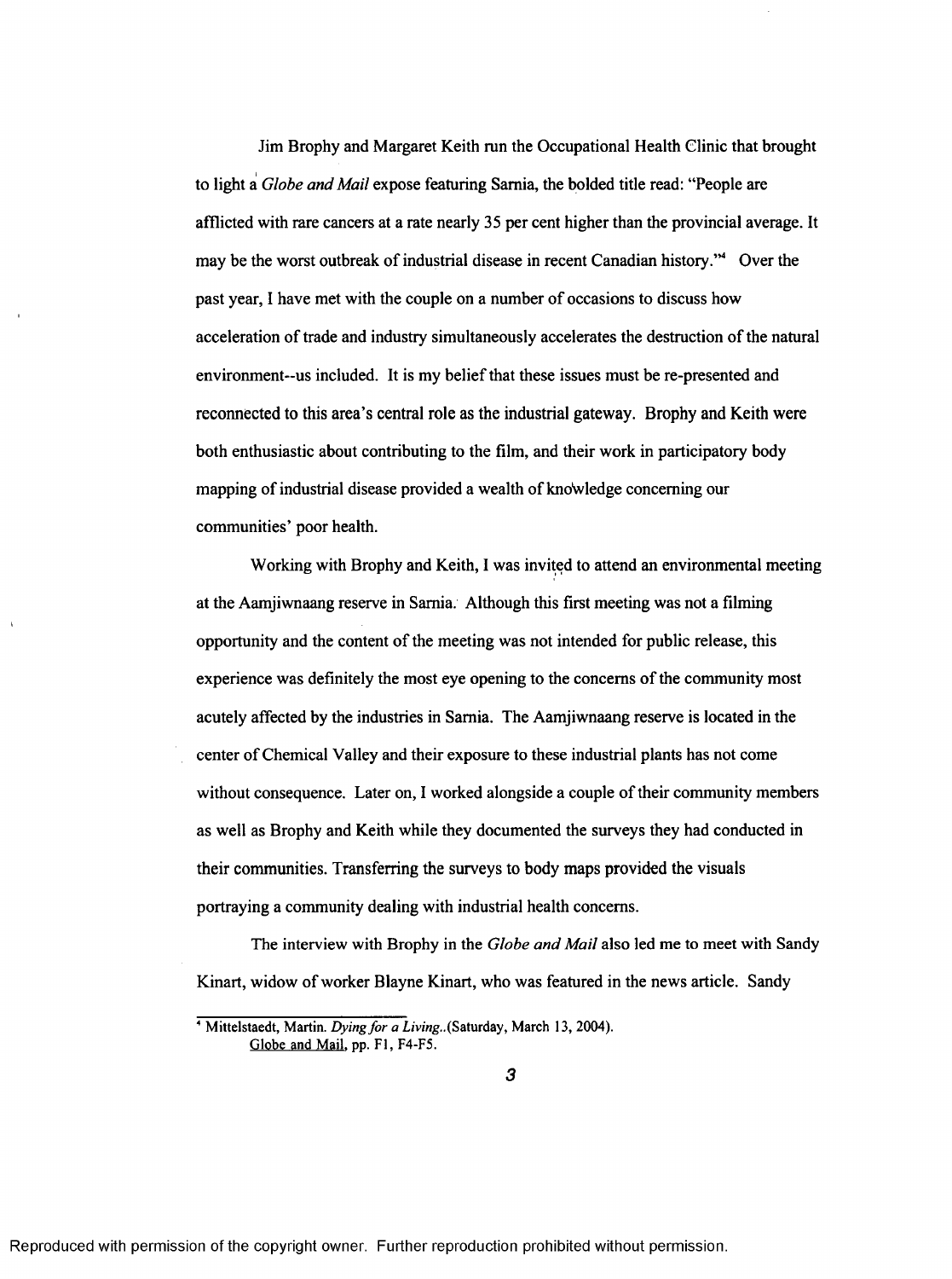lives in Sarnia and in addition to working at a local health center is also working to publish her experience with the health care system and coping with disease in the family. Her ability to move on and contribute to a more just workplace is a story vital to the documentary, but more importantly, to the overall sustainability of our community.

I filmed a conference organized by the Council of Canadians, which largely discussed Canada's direction towards integration with the United States. Discussions focused on tighter border security, the Missile Defence Plan and Canada's dependence on trade with the U.S.. The conference was very interactive as Council of Canadian Commissioners listened to local workers and environmental groups presenting their first hand accounts of living on the border. I was fortunate to film Richard Harding, a Canadian Auto Worker passionately concerned with the growing economic trends of opening the border to increase trade and how that is adversely degrading the health of the region and his own family.

These voices are often marginalized or overshadowed, in the mainstream press by "expert opinion", politicians or corporate press releases. By providing space and the communication tools necessary, these voices can be united and heard by others facing similar industrial problems. When the people of these communities have an adequate forum to have extended dialogues about these issues, change can begin to take place.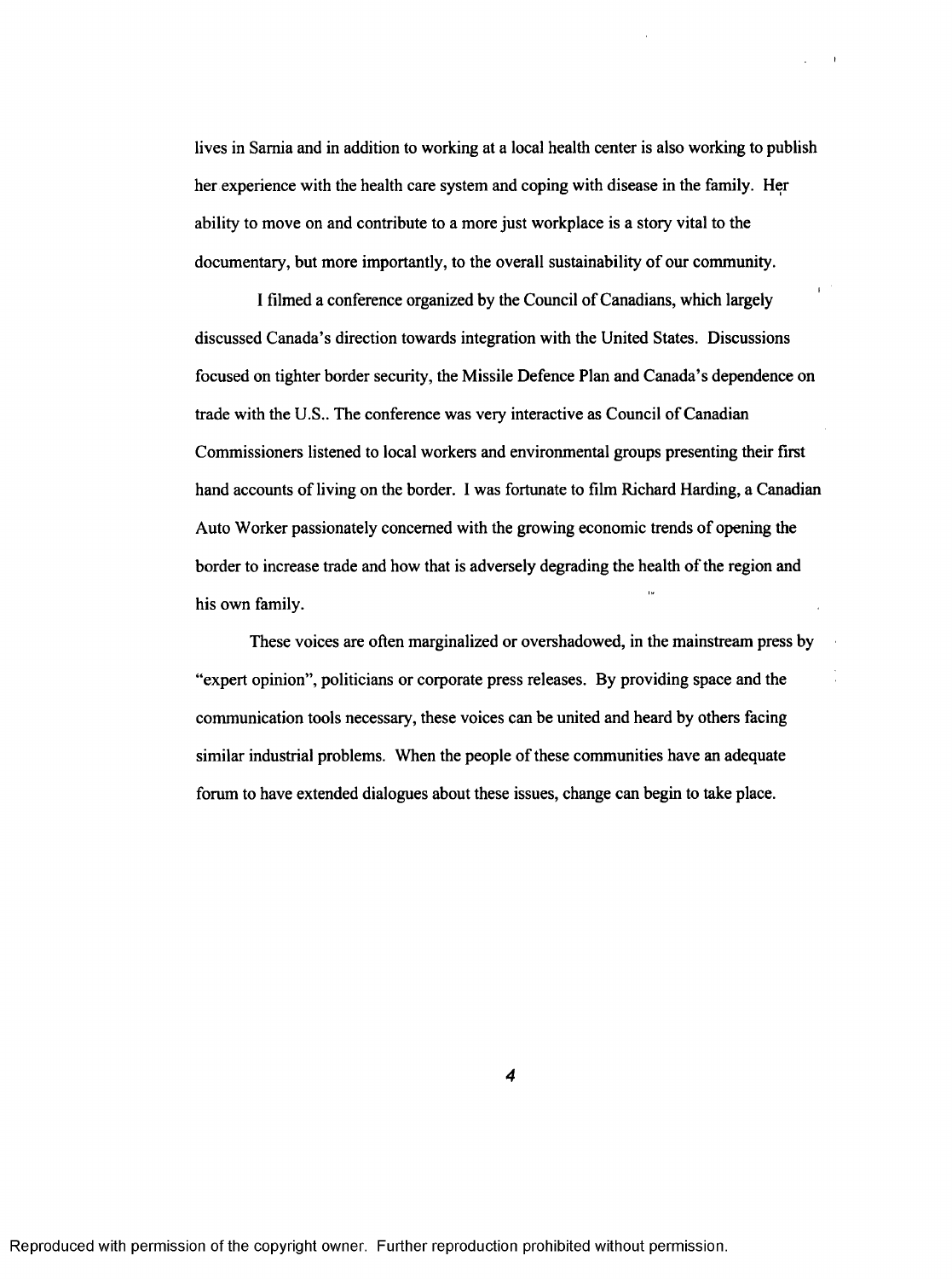### **Theoretical Reflection**

Paulo Freire asserts that the "fundamental theme of our epoch" may very well be "that of domination" (Freire, p. 103). Prominent scholars such us Freire and Noam Chomsky, to name only a few, haye meticulously argued that domination is largely maintained by the corporate media.<sup>5</sup> The major news agencies are hierarchically organized and rarely work on an intimate level with citizens to co-construct the news; this creates an exclusive society and topdown model of history.

<sup>1</sup> In opposition to this are people working towards a democratic and participatory society with public control over communications; they work to collectively create history and, in turn, a more democratic society. Participatory use of media is polarized from corporate media and we can likely assume that the corporate media will never attempt to implement an open and accountable democratic medja system. Participatory media must come from the public and this is increasingly becoming feasible, as high quality technology is becoming accessible enough for communities to share and network these privileges with those who have little or no access to forums or means to voice their stories.

This reflection will explore the praxis of participatory models and how they can be implemented with media. As well, participatory works that have influenced me will contextualize the theoretical influences. 1 will also make an argument for artistic films that avoid narrow, focalized topics and perspectives; for art which makes linkages to both global and local problems, promoting community and global solidarity. Maintaining democratic dialogue involves openness to the myriad of ideas and points of view—even in our small worlds—not reducing our stories to just one perspective. The voices in this documentary are traditionally marginalized in the mainstream media; this film is intendend to be a most needed space for these voices, as ignoring the marginalized in the media

<sup>5</sup> See Noam Chomsky's *Manufacturing Consent,* or *Force and Opinion.*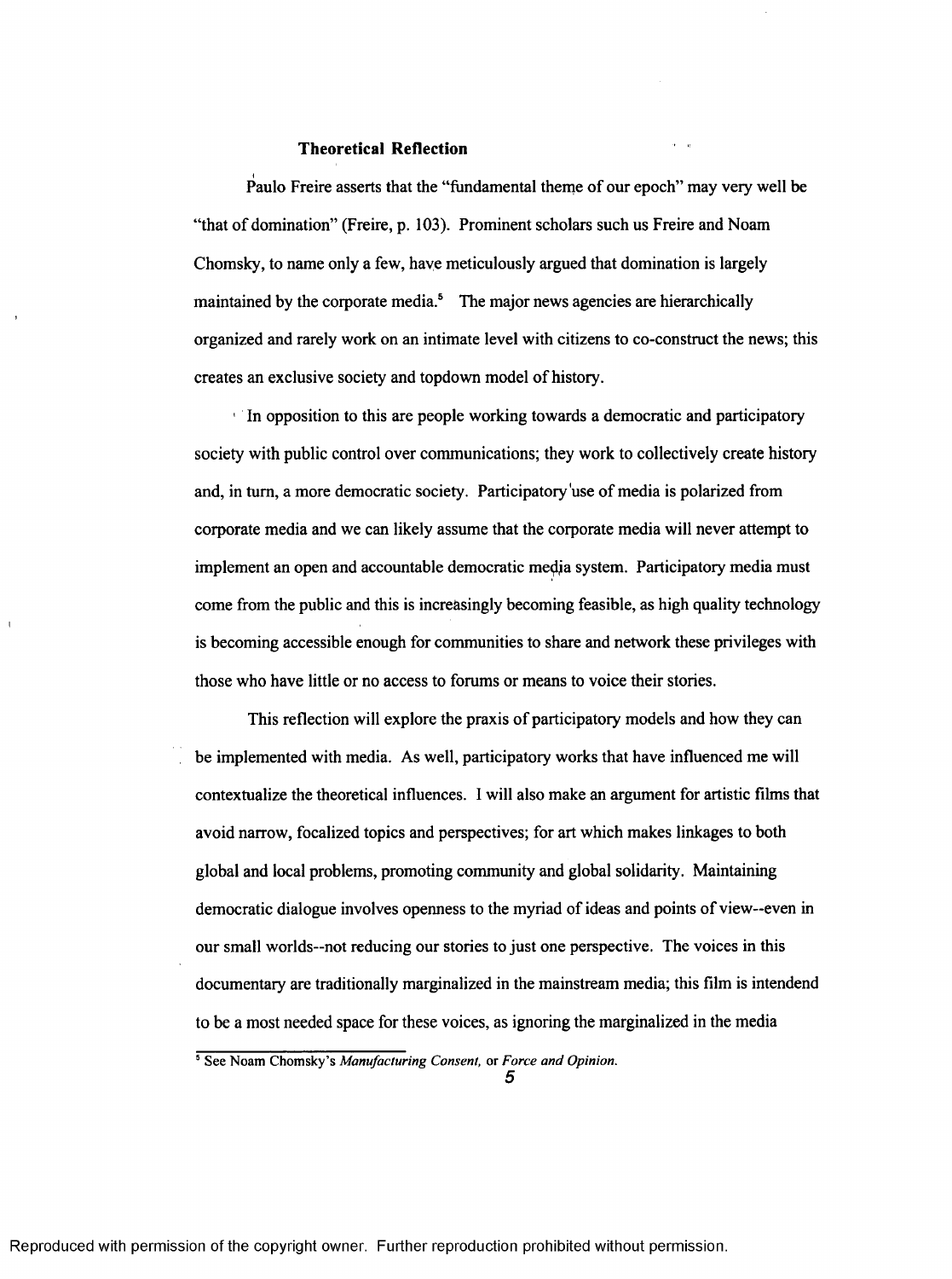culminates in ignoring the marginalized in society.

Throughout the reflection, I will refer to my own work and experiences in my community. Exploring the works of others and applying theoretical foundations to my own work in participatory film making will allow me to understand my own community as well as my own craft and voice, enabling me to make more informed contributions to my world.

**I**

Democratic media are severely lacking in our working class communities. The mainstream press and political interests in this region work to cover-up and sedate the local population with corporate public relations press releases or shallow disconnected news stories. Noam Chomsky helped expose this trend through his Propaganda Model,

> Another striking application of the propaganda model can be seen in the media's treatment of the chemical industry and its regulation. Because of the industry's power, as well as the media's receptivity to the demands of the business community, the media have normalized a system described by Rachel Carson *m "Silent Spring* as "deliberately poisoning us, then policing the results." (Chomsky, 1998, 2002, p. xivii)

When Canada's national newspaper, *the Globe and Mail,* actually reported on some of the problems facing the community in an in-depth expose on occupational disease in Sarnia there was a "huge backlash" against the individuals who dared to participate in the story. Sandy Kinart, widow of deceased chemical worker, Blayne Kinart (the cancer stricken individual in the expose), in an interview said that the mayor and labour were quite upset with Blayne for putting his story "out there". One of the statements against the article was that it was really going to "hurt tourism in the area". Sandy goes on to say that when you see your neighbour getting sick and the guy who works next to you getting cancer it is hard not to say something. Sandy acknowledged that these issues are all political and that workers are connected to the products they sell, but she asks, "ultimately at the cost of your life...no." Despite how the mayor, industry or the press try to police public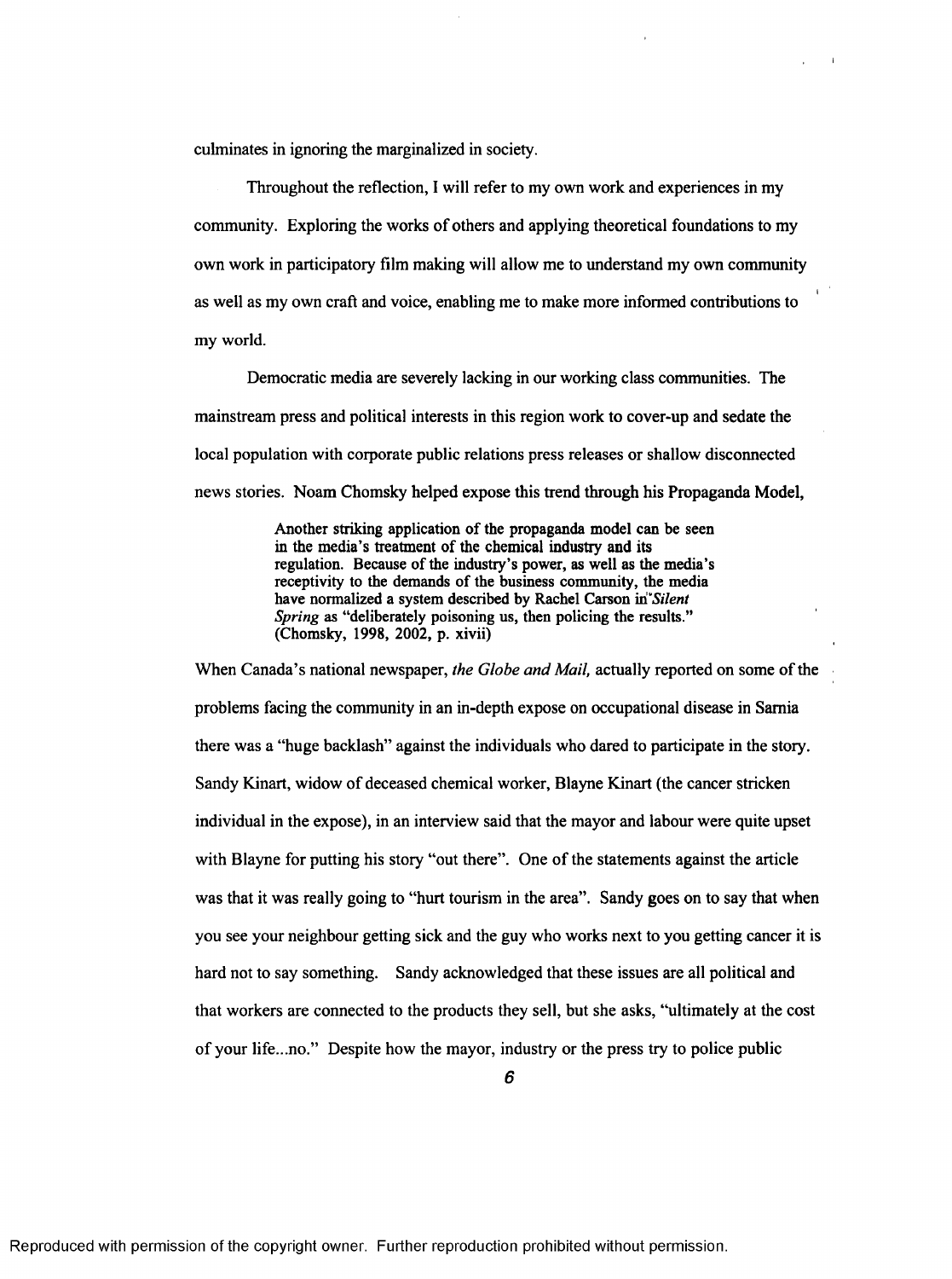opinion, these voices have a right to exist and to be in the public dialogue. There can be **I** no moving towards positive change when we cannot even talk about the problem. There must be public space, forums and media that are accepting of all voices; a space which is severely limited and often dissuaded by the "backlash" of invested and powerful commercial/political interests which normalize the status quo, resulting in the deliberate poisoning of our communities.

Paulo Freire's seminal work, *Pedagogy of the Oppressed*, outlines the imperative need for democratic communications: "[W]omen and men [are] beings who cannot be truly human apart from communication, for they are essentially communicative creatures. To impede communication is to reduce men to the status 6f "things"-and this is a job for oppressors, not for revolutionaries" (Freire, *Pedagogy o f the Oppressed,* p. 128). When the mainstream press does not permit community dialogue, but instead acts as a public relations manager, there is a fundamental crisis in social democracy.

What I draw most from in Freire's work and what can be related most to the film making process are his generative models for a liberating education where unconstrained dialogue between people within a community is essential. Communications "will be most educational when it is most critical, and most critical when it avoids the narrow outlines of partial or 'focalized' views of reality, and sticks to the comprehension of *total* reality" (Freire, *Pedagogy o f the Oppressed,* p. 108). As discussed earlier, so much of the news media are guilty of reductionism, the refusal to see any systemic or larger picture. This degenerative model alienates the problems and the people of our communities.

Concerning media aesthetics, what must be considered is how to avoid producing work that is able to connect various ideas and levels of thought without seeming shallow or disconnected. Freire poses this problem,

> "An equally fundamental requirement for the preparation of the *7*

Reproduced with permission of the copyright owner. Further reproduction prohibited without permission.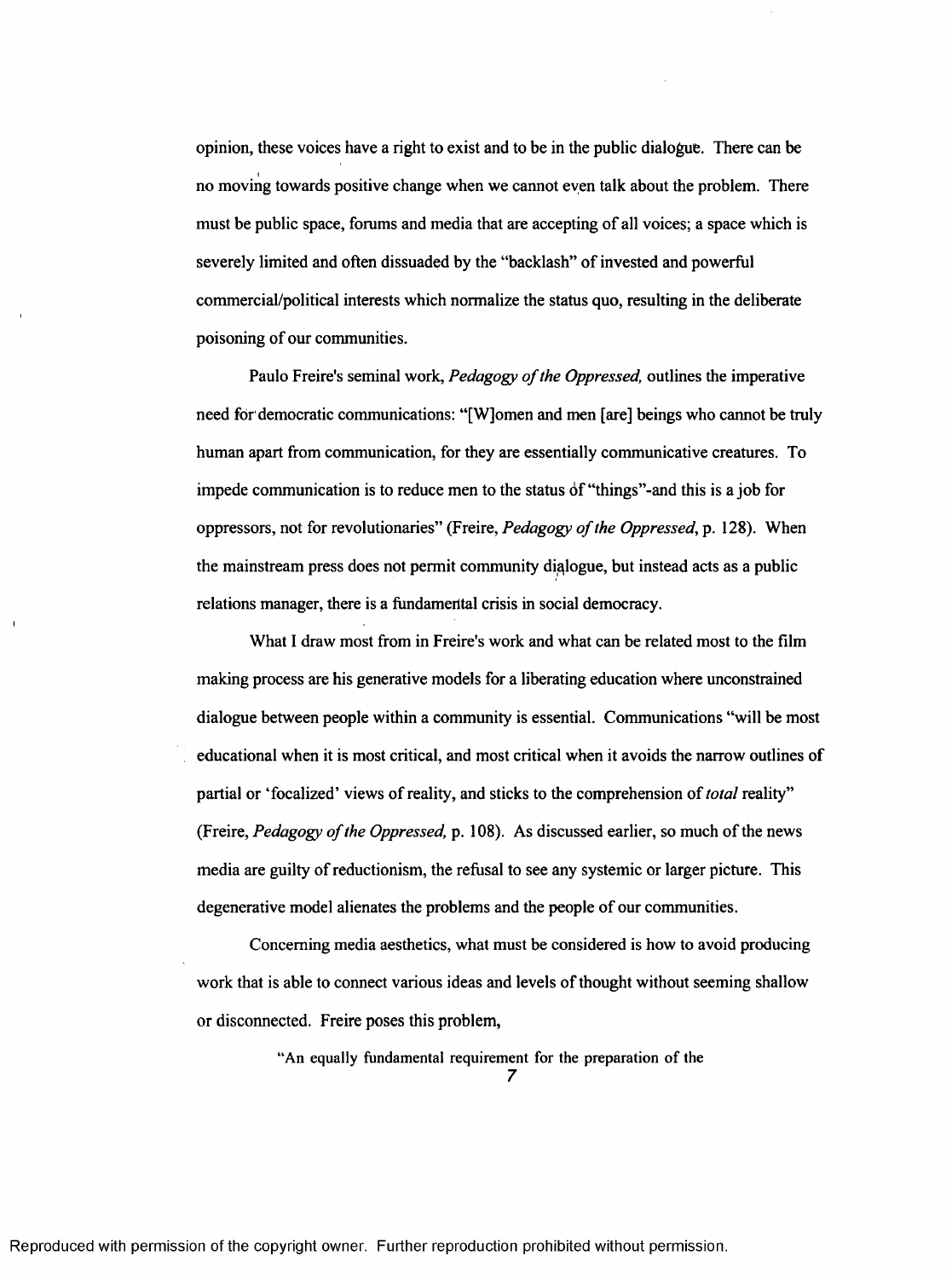codifications is that their thematic nucleus be neither overly explicit nor overly enigmatic. The former may degenerate into mere propaganda, with no real decoding to be done beyond stating the obviously predetermined content. The latter runs the risk of appearing to be a puzzle or a guessing game. Since they represent existential situations, the codifications should be simple in their complexity and offer various decoding possibilities in order to avoid the brain-washing tendencies of propaganda. Codifications are not slogans; they are cognizable objects, challenges towards which the critical reflection of the decoders should be directed." (Freire, *Pedagogy of the Oppressed*, p. 114)

 $\mathbf{r}^{(1)}$ 

The problem with working with film is the apparent need for narrative structure and concision— the audience supposedly needs a straight story without confusion. Yet, focusing on one specific topic without contextualizing the problem is much too simplistic and leads to a narrow view. Freire outlines how generative topics can move in "concentric circles" which "contain the possibility of unfolding into again many themes, which in turn call for new tasks to be fulfilled." "Themes of a universal character" can be linked to smaller "limit situations" (Freire, *Pedagogy o f the Oppressed,* p. 102-103). General, international "broad epochal units", such as capitalism and global trade pacts, i.e. NAFTA, FTAA, can easily be linked to the particular themes plaguing the local community, such as the tens of thousands of trucks that pass through the community and "belch deadly fumes" or the degraded factory conditions causing high rates of cancer among the region's workers.

Talking with local citizens revealed that although not everyone is familiar with texts like NAFTA, they realize that the industrial problems in the local communities are linked to global trade and that these systems cannot be sustained indefinitely. Our communications must provide space to move dialogue in such a manner as to avoid narrowing and focalizing these views, the trend which tends to dominate in our media today.

Freire revisits this idea in his later work, *Teachers as Cultural Workers,* giving the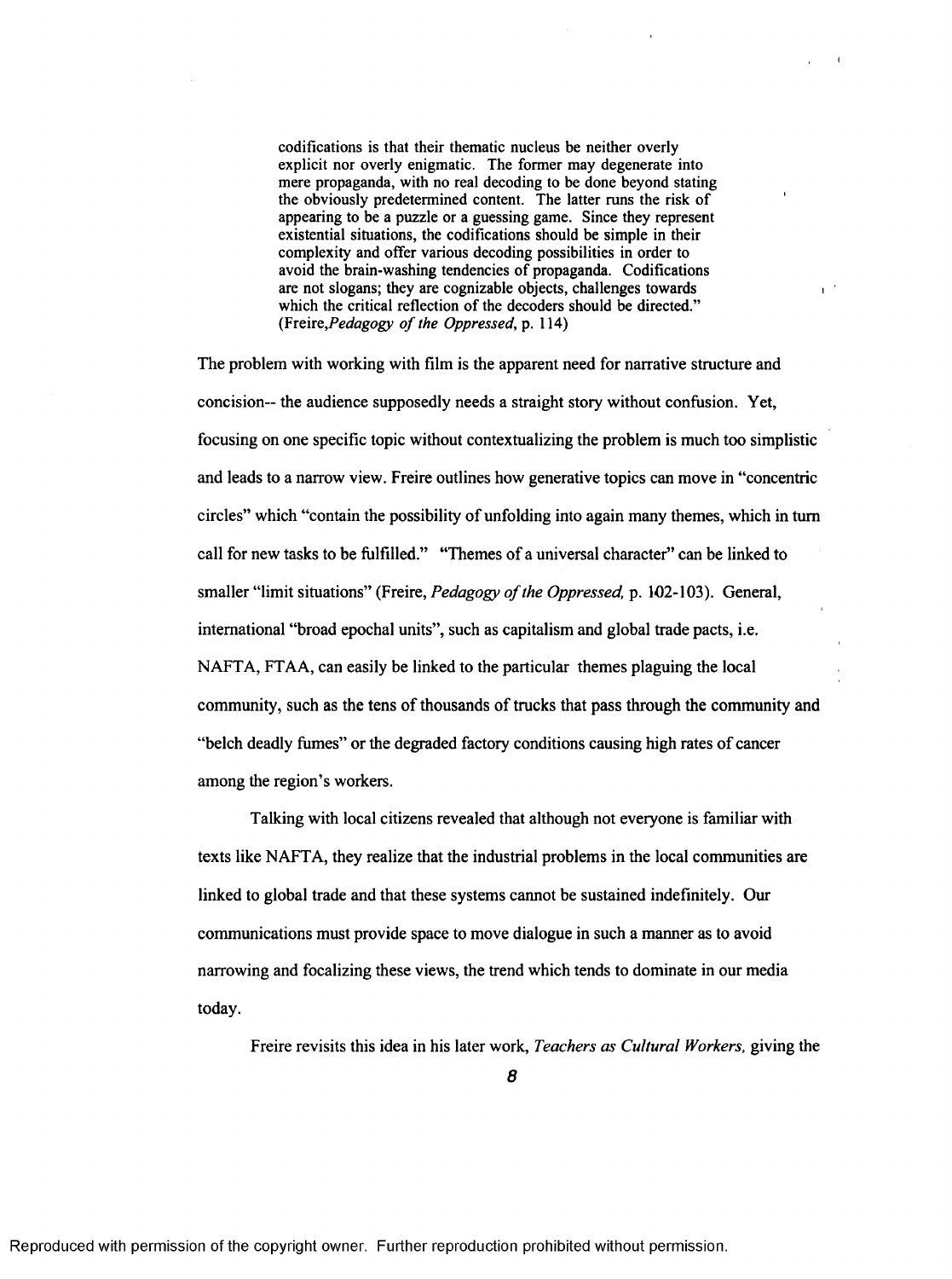critical exercise of "moving from *sensory experience,* which characterizes the day-to-day, **I** to *generalization* " (Freire, *Teachers as Cultural Workers,* p. 19). In reference to applying this exercise with a working class community in Porto Mont by comparing in to cities with similar problems, he says that *"Immersed* in the reality of their small world, they were unable to *see* it. By taking some distance, they *emerged* and were thus able to see it as they never had before." Citizens of Sarnia who may never have travelled the short distance to Windsor may not realize the similarities between their communities. Although the cities' petrochemical and auto industries are intimately integrated and interdependent linked by rail, waterway and road, workers will likely never meet and relate their experiences. By re-presenting these two cbmmunities to each other it is easy to see their relation to each other and see how similar their environmental, health and workplace problems are. Citizens participating in the communication form a dialogue between the two cities and they also unite their voices.

The collaborative effort between workers, researchers, educators, facilitators and even artists co-creates holistic communication . Researchers/facilitators Margaret Keith and Jim Brophy state that "the participatory nature of mapping is arguably its greatest strength" because "mapping involves the direct input of those who are most intimately familiar with their workplace and its functions." Workers coming out to physically map their diseases in collaboration with other workers "resulted in a disturbing snapshot of the collective ill health of the workers" (Brophy, Keith p. 149). Brophy and Keith point out that "when created collectively hazard mapping has an intrinsic validity check" (Brophy, Keith, p. 147). The same principles applied to communications, giving the space for public communication to those who are most intimately connected to their community, is the co-creation of a valid democratic media system. The body-mapping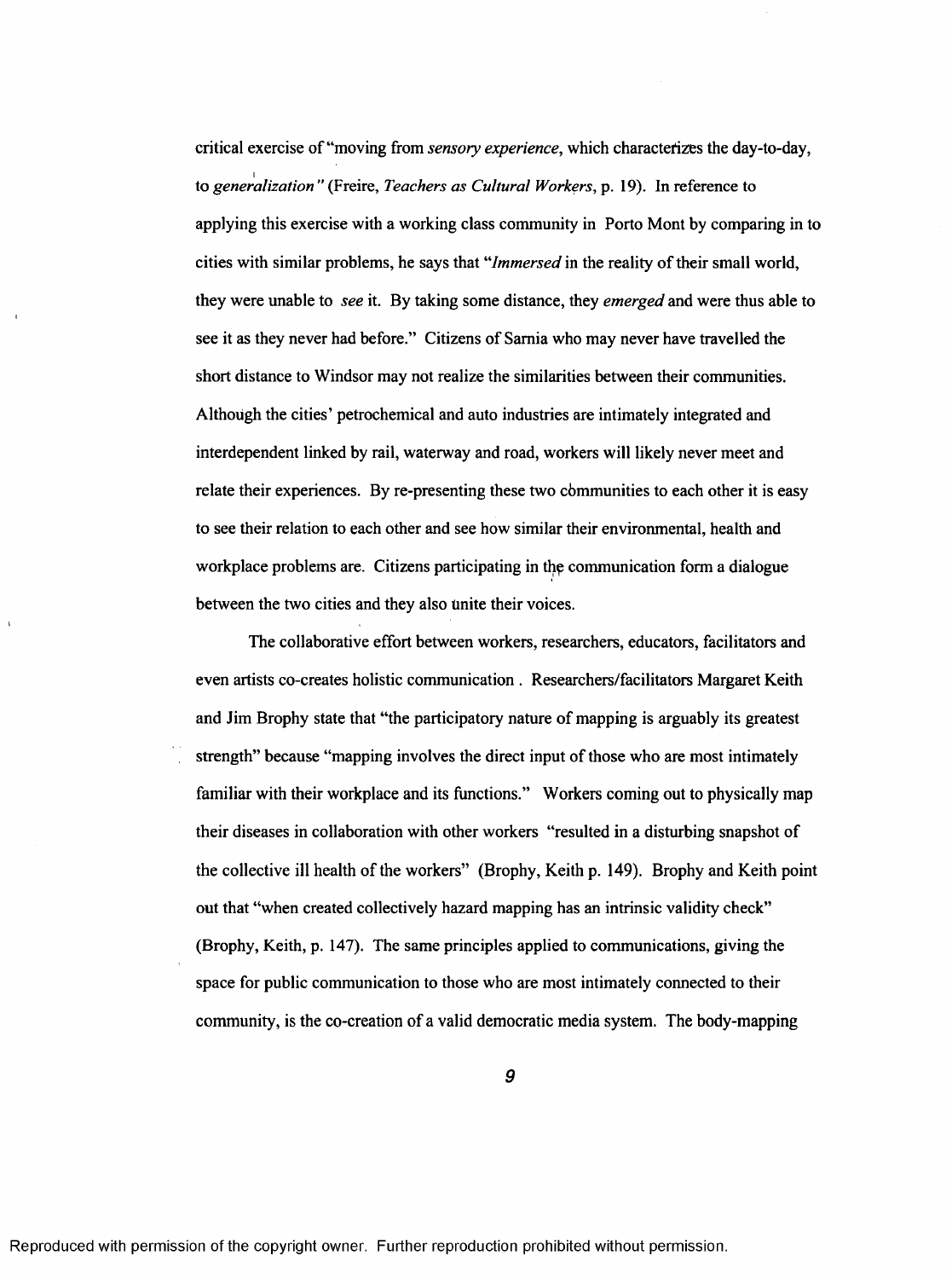that took place in Sarnia led to the creation of the Health Center. Workers *emerged* from the participatory project empowered, "it helped to mobilize workers and community members to join in advocating for occupational health services and fair compensation" (Brophy, Keith p. 152). The "institutional occupational health and safety practices **I** largely failed" the workers in Sarnia, but the participatory mapping "proved to be empowering" (Brophy, Keith p. 152). Participatory projects do not impose learning onto people, but rather enable community members to learn and reflect on their own, often resulting in an invigorated community.

 $\mathbf{I}$ 

By the late 1960's there was a flourishing of movements implementing radical democratic use of media technology. Documentary filmmaker, Julio Garcia Espinosa, in 1969 helped lay the ground work for community art in his important essay, *For an Imperfect Cinema:*

> "What happens if the development of videotape solves the problem of inevitably limited laboratory capacity, if television systems with their potential for "projecting" independently of the central studio render the ad infinitum construction of movie theatres suddenly superfluous? What happens then is not only an act of social justice-the possibility for everyone to make films-but also a fact of extreme importance for artistic culture: the possibility of recovering, without any kind of complexes or guilt feelings, the true meaning of artistic activity." (Espinosa, 1983, p. 72)

At the time, Espinosa saw the cost of video technology undercutting the cost of film production; he felt this would make visual art affordable and accessible to most communities. For Espinosa, spectators were increasingly taking part in the construction of art.

By equalizing access to the means of artistic production, the privileged title of artist erodes as the public is not pigeonholed into the role of the spectator. Espinosa questioned the privileged title of *artist:* "The task at hand is to ask ourselves whether art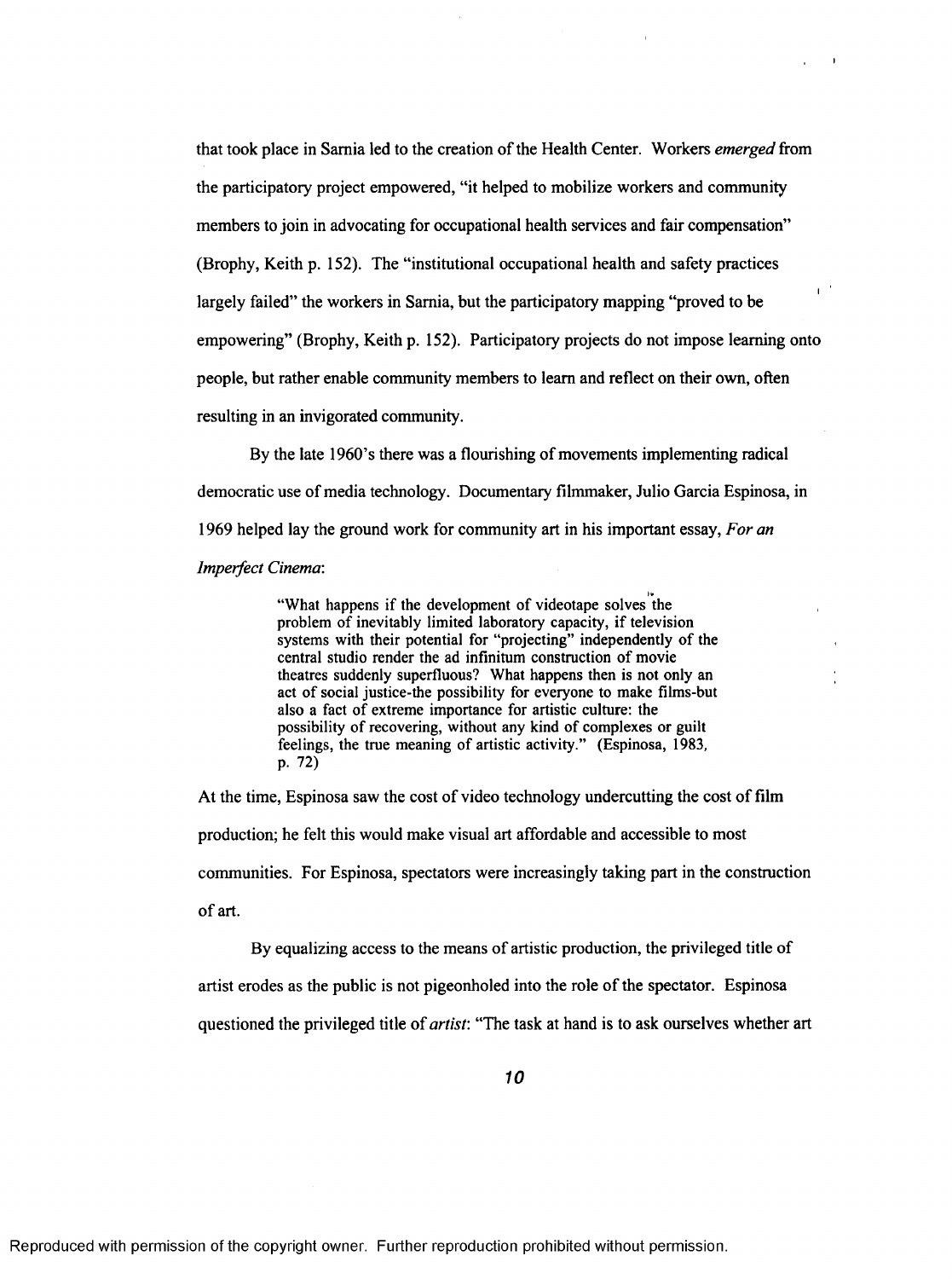is really an activity restricted to specialists, whether it is, through extra-human design, the **I** option of a chosen few or a possibility for everyone" (Espinosa, p. 75). Increased access to modes of art and communication should inevitably lead to increased participation.

In the same year Herbert Marcuse wrote *An Essay on Liberation* where he envisioned the coming of a time where society is viewed "as a work of art" (Marcuse, 1969, p. 44). He anticipated "a stage where society's capacity to produce may be akin to the creative capacity of art, and the construction of the world of art akin to the reconstruction of the real world--union of liberating art and liberating technology" (Marcuse, 1969, p. 48). Seldom do the workers of our factories consider their contributions as works of art, rather, to most it is just Work. In the act of equalizing access to opportunities for artistic expression we can start to envision a more creative and fulfilling world.

Although this ideal society has yet to actualize itself, we are seeing the seeds of potential. The cost of digital film making has made possible the making of fair quality documentaries that would have previously been impossible. Argentina's *Urgent Cinema* movement is a present example of a move towards democratic, open and participatory film making.

*Urgent Cinema* aims to recuperate history from its telling by the corporate media. It is an "artistic insurrection and experimentation to rebuild a brutalized society". The movement acknowledges that grassroots, participatory, non-commercial standards are not only acceptable, but are the only accessible means to co-creating a democratic grand narrative. (McIntosh, p. 18-29, 2004.)

Another current example of radical democratic use of communication technology is the Zapatista indigenous movement in Mexico which has set an example as to how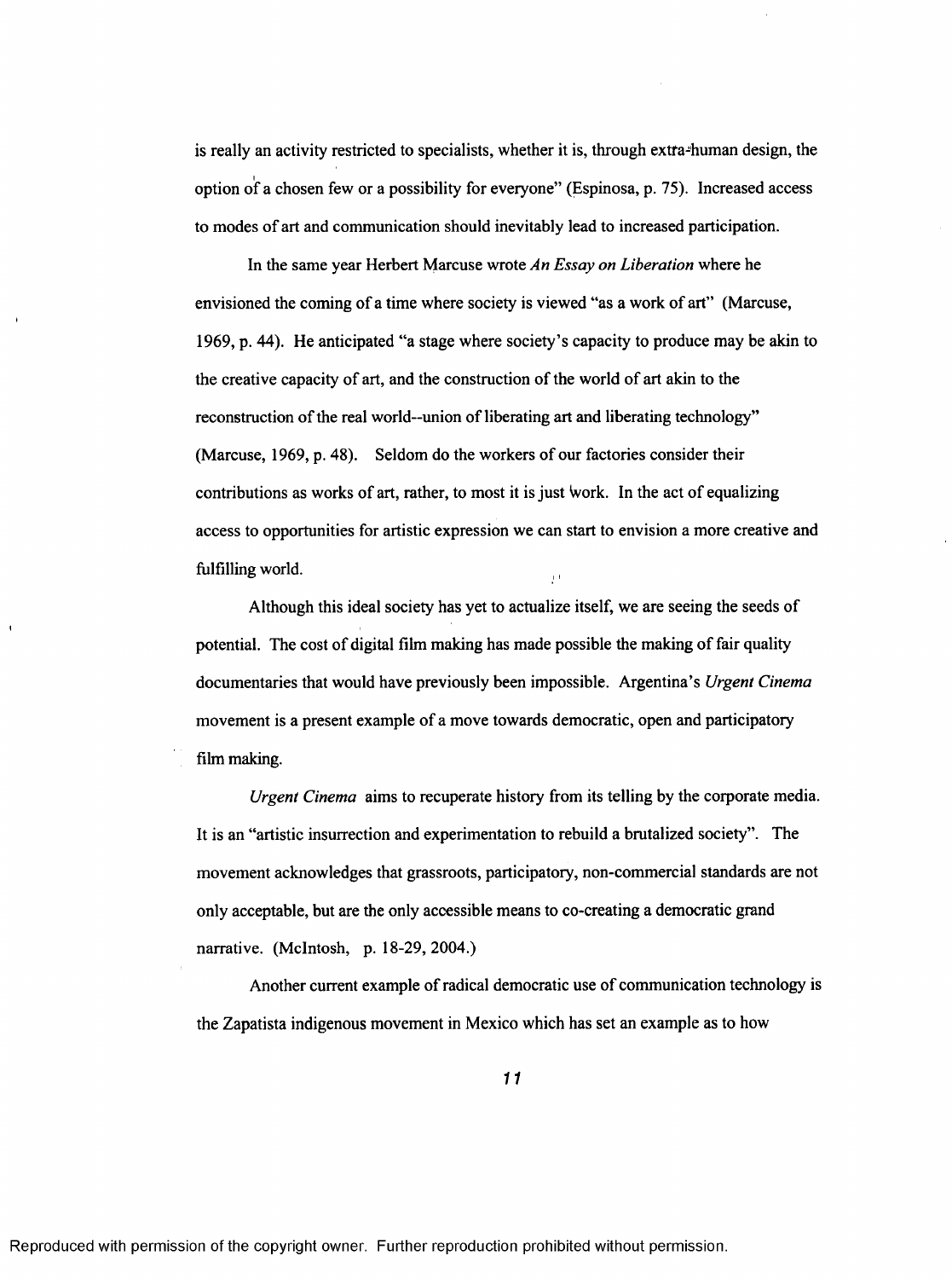communications technology can be poetically used by an oppressed community to voice its struggle with resonance on a global level. Considering Mexico is our other trading partner in NAFTA their struggle is especially relevant to us here in Canada. In 1994, the year NAFTA took effect, they militantly occupied their communities and utilized internet technology to spread their communiques to the world. Their writings, which were distributed widely over the internet directly attacked the global political organizations that they saw as the root of their local concerns:

 $\mathbf{I}$ 

[I]t is also outrageous to leam that our national identity has been robbed within the "legal" process of a North American Free Trade agreement which only means freedom for the powerful to rob and the freedom to misery for the dispossessed; it is outrageous now that the one who wears the Presidential sash does not so by popular will but by the will of money and fear" (Subcomandante Insurgente Marcos, 2004, p. 77)

The awareness that trade policies like NAFTA corrode our national sovereignty and limitlessly exploit our resources is not confined to any locale and'we can unite our struggles by sharing our stories on a global level through the tools of communication technology.

The United States army revealed their concern for such ideas by commissioning the Rand corporation to study the Zapatistas use of media; Rand reported that the Zapatistas were conducting "a new mode of conflict-netwar- in which the protagonists depend on using network forms of organization, doctrine, strategy and technology" (Klein, p. 20). Despite the U.S. army's worries over the Zapatistas' use of media technology, others have pointed out that the Zapatistas are struggling for democratic changes and the health of their communities and that their use of technology is only a tool to achieve or express these changes, "Do their {the EZLN] demands include a modem and VCR in every *jacal* or adobe hut in Mexico? No" (Nugent, p. 168). In their own words the Zapatistas taught "that which is shame, dignity for human beings and love for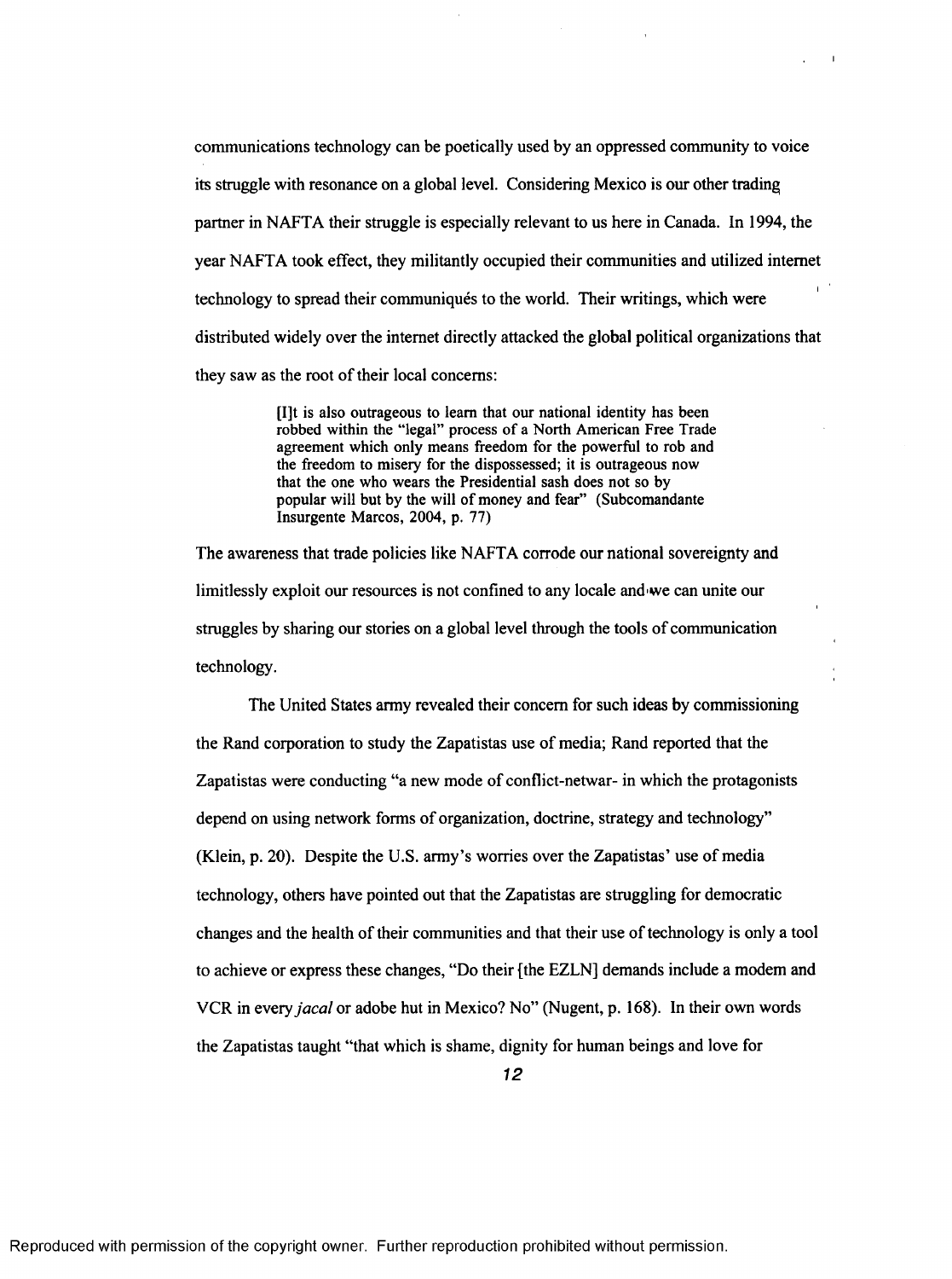homeland and history" (Marcos, p. 85). We too must not forget that democratic media is **I** only a result of a democratic public, achieved in history through struggle.

The potential for participatory democratic communications is readily available; it is really a matter of transferring these privileges and making them more accessible. Media corporations spend billions of dollars on advertising, spectacular technology, and "talent". If these funds were even partially accountable to the public our communications would be revolutionized. Unfortunately, it is naive to expect these changes. Instead, hierarchy and domination continue to be maintained by those in control of such technology--with it they shape our history and pacify our communities with endless, often mindless, entertainment. The only option, for those of us who are concerned, is to disseminate and publicize the privileges we can afford in an attempt to reconstitute our communities and our relations with concerned neighbours. If civil society does not take up the task of involving ourselves in the affairs of our own communities, we forfeit our own environments to those who would see our worlds deteriorate rather than promote a sustainable society.

### Methodology

<span id="page-19-0"></span>I acted as facilitator/director and editor of the film; for the past year I had been photographing and filming the ageing industrial complex that surrounds us, but the film also includes participation from the diverse community members of this region. The film making process was participatory as it encouraged interested community members to contribute to the documentary by submitting their own media, stories, thoughts and research of their own; I also asked for community feed back at various stages of postproduction. Participation in the storytelling process by members of the various communities that live in this region is crucial to the balance and connectedness of the film;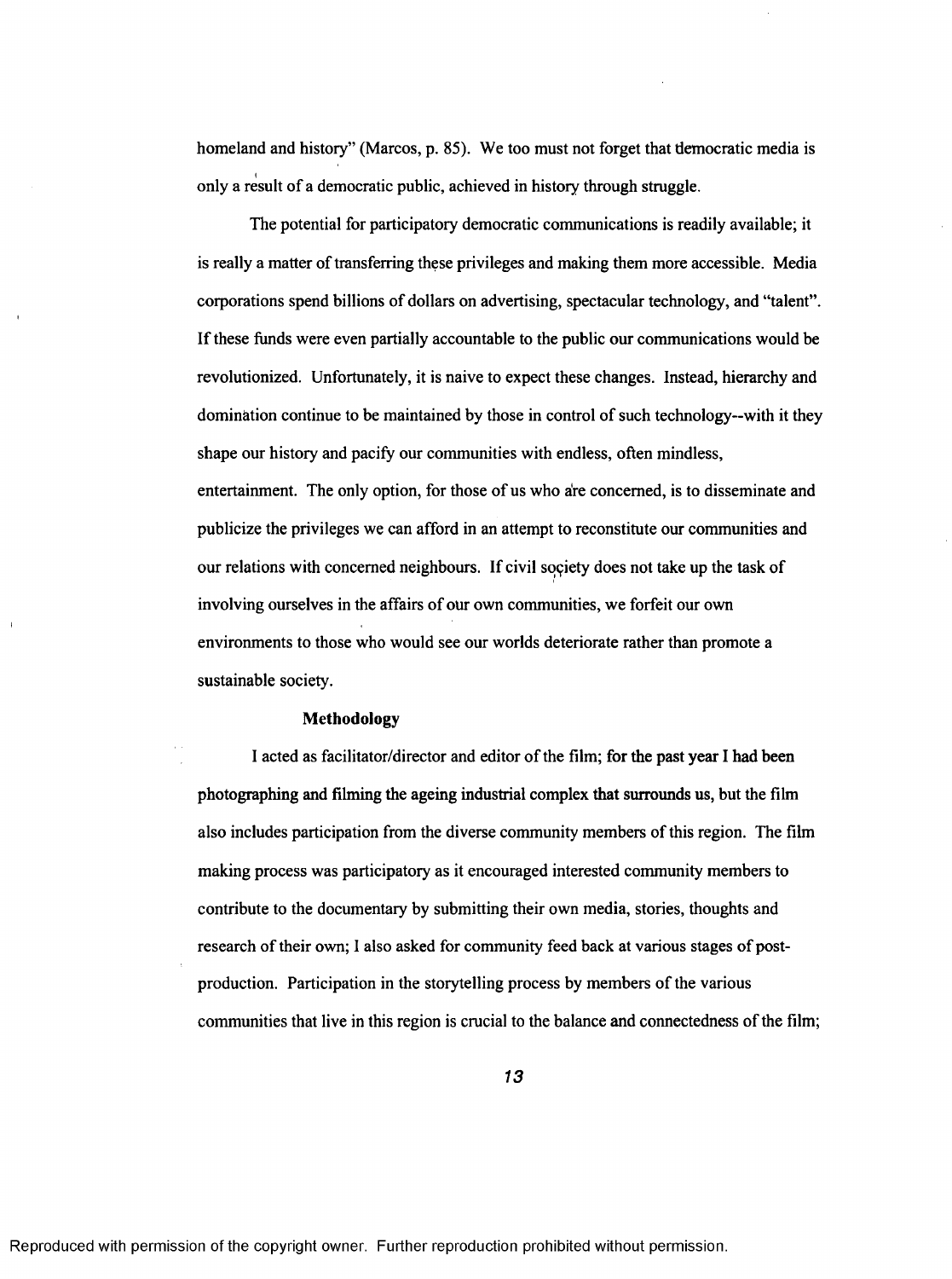in this way, interested citizens became participants rather than spectators of the documentary.

The film also features excerpts from an extended interview with James Laxer, who recently wrote *the Border: Dispatches from the 49th Parallel,* interviews with **I** Occupational Health Worker, James Brophy, Richard Harding, a CAW worker, and a conversation with Sandy Kinart, widow of Blayne Kinart a chemical worker in Sarnia who was stricken with cancer from the workplace.

The dystopic images and sounds of the industrial complex surrounding this region that are seen in the film represent the voices and concerns of our civil society—voices which are often overshadowed by the more awesome spectacle of global consumerism and overwhelming "conservative"<sup>6</sup> media coverage.

Using these methods I feel I produced a documentary that was participatory and fairly democratic and open to the many communities in these cities.

I also worked closely with Occupational Health Workers Jim Brophy and Margaret Keith who are working on participatory studies of their own. For the past few years, they have met with workers to map their own ailments from the workplace. This occupational body mapping has revealed stark evidence of disease coalescing in industrial workers across the country, but most highly in the communities of Sarnia and Windsor.

Working with others on participatory models across academic fields has been most fulfilling as scholarly disciplinary work rarely occasions such an opportunity.

<sup>6</sup> **By "conservative" I mean media that follows the corporate model of news reporting; ie., hierarchal hiring practices, "expert" opinions, and funded by high priced advertising. This conservative corporate model leaves no room for meaningful public participation in the construction of the news. Workers and citizens are rarely contacted for their views; if they are, their points are edited, concise and lack depth.**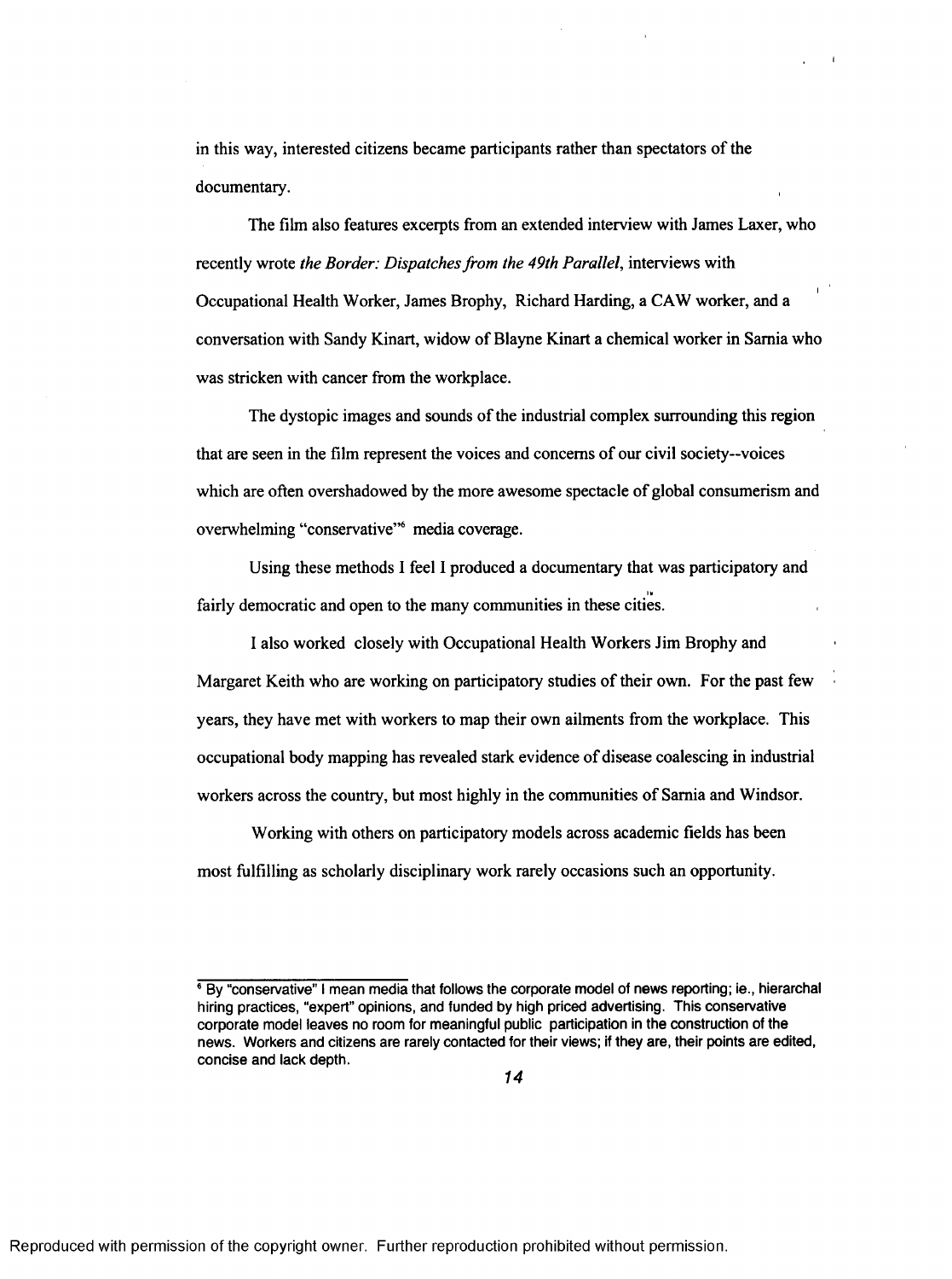### Visual Style

The surrounding industrial infrastructure lining our river beds and waterways appears surreal to visitors, but local residents seem habituated to the chaotic noise of the rumbling factories, trucks and trains. A 're-presenting' of these sights and sounds with information and interpretations seldom heard will hopefully spark renewed discussions about the decaying environment that affects us all.

This documentary stylistically tries to capture the aesthetic atmosphere of the region through aerial footage of Detroit and Windsor, drive-by footage, dozens of pictures, newspaper clippings saved and submitted over the past few years, television news clips and sound bites, submitted music, and time lapsed film of our bridges. Interviews provide for pertinent voice-overs and visual breaks.

To capture the multitude of voices, noises, fights and sounds that make up the diverse communities lining these shores the film is edited as a non-linear collage, surreal sequences and sound bites blended to "take advantage of the contradictions of manipulation by posing it as a problem" with the objective of transformation. (Freire, *Pedagogy of the Oppressed,* p. 152) Taking the sights and sounds of Sarnia and Windsor that are seen on a daily basis, but re-presenting them "not as a lecture, but as a problem" will insinuate that changes need to take place. (Freire, *Pedagogy of the Oppressed*, p. 109) At the heart of this film "is a basic, almost obsessive dream: namely to persuade or convince freedom of its vocation to autonomy as it travels the road of self-construction, using materials from within and without, but elaborated over and over again. It is with this autonomy, laboriously constructed, that freedom will gradually occupy those spaces previously inhabited by dependency" (Freire, Pedagogy of Freedom, p. 87).

I am also well aware of the fact that this production does not necessarily conform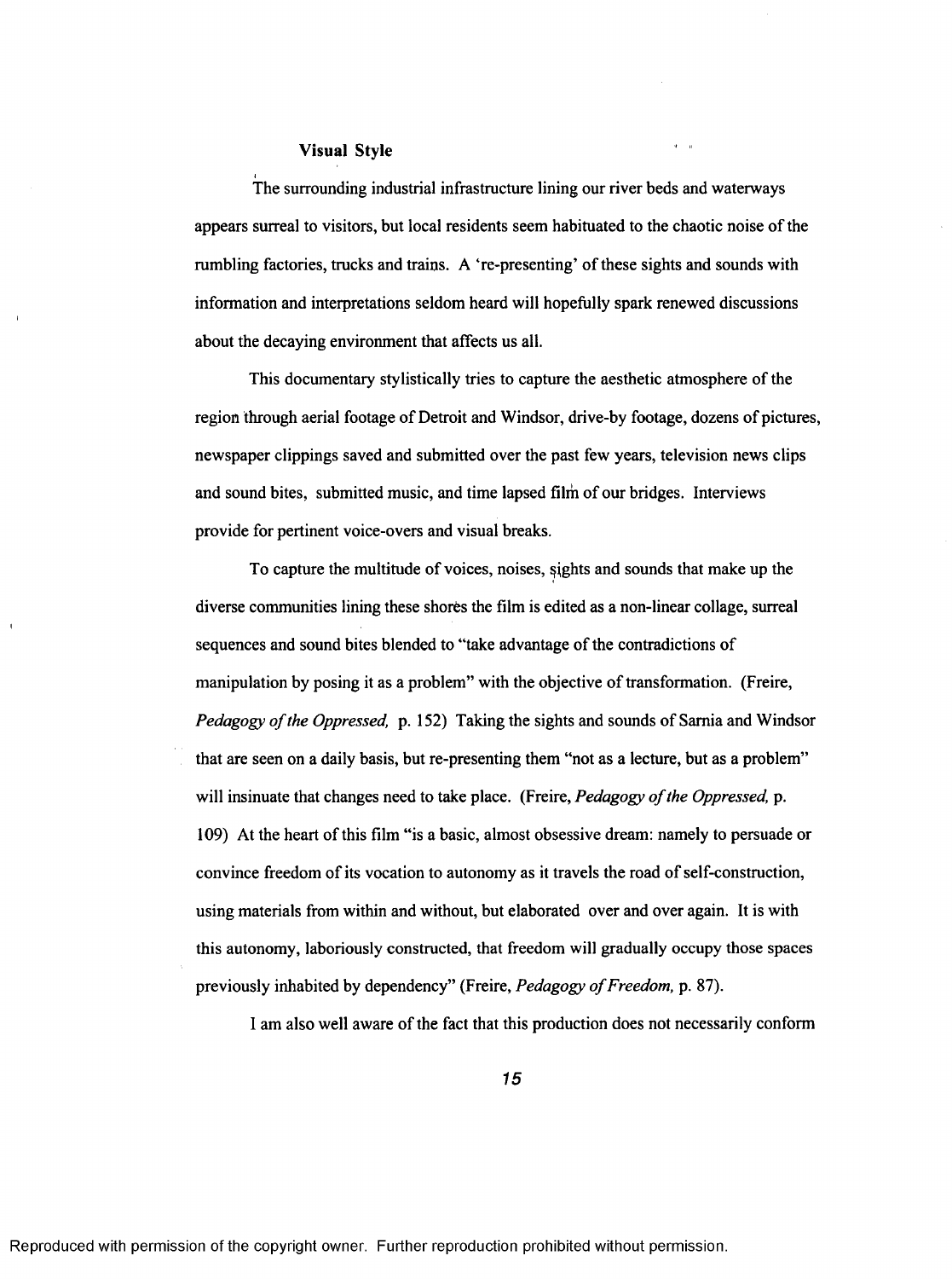to the standards of Hollywood or most film theatres, but I feel, as do others, that our tastes in art cannot be defined by the standards of an over-consumptive society. Juljo Garcia Espinosa made this argument in *Meditations on Imperfect Cinema...Fifteen Years Later,* written in 1985, "I think that one of the most rigourous means we should use to **I** analyze works of art, in this case of cinema, is the question of up to what point a work of art contributes towards eliminating the culture of waste" (Espinosa, *Meditations on Imperfect Cinema*, p. 85). Working to somehow curb our consumption or the idea that consumption can be limitless has guided this film throughout the production. The repetitive focus on visuals of endless trucks, smoke stacks and oil tanks is intended to become unsettling. It is almost an inescapable world, if it were not for the voices of resistance.

#### Visual Influences:

<span id="page-22-0"></span>*Indymedia* collectives around the world have produced numerous documentaries, such as *This is What Democracy Looks Like,* which followed the events of the now famous World Trade Organization conference in Seattle. *This is What Democracy Looks Like* was compiled by numerous independent journalists who were filming the protests of the conference. The often amatuer looking visuals stand little in the way of the inspiring actions that took place by American citizens to shut the conference down.

The documentary will also draw from the film making style of Erik Gandini's, *Surplus,* which is an excellent example of non-linear, non-focalized, generative film making and also Mark Achbar's *the Corporation,* which is also a film that broadly and boldly approaches a complex topic. Achbar also co-wrote an educational book and travels with the film to self promote and defend his work. Last year, Achbar screened the film in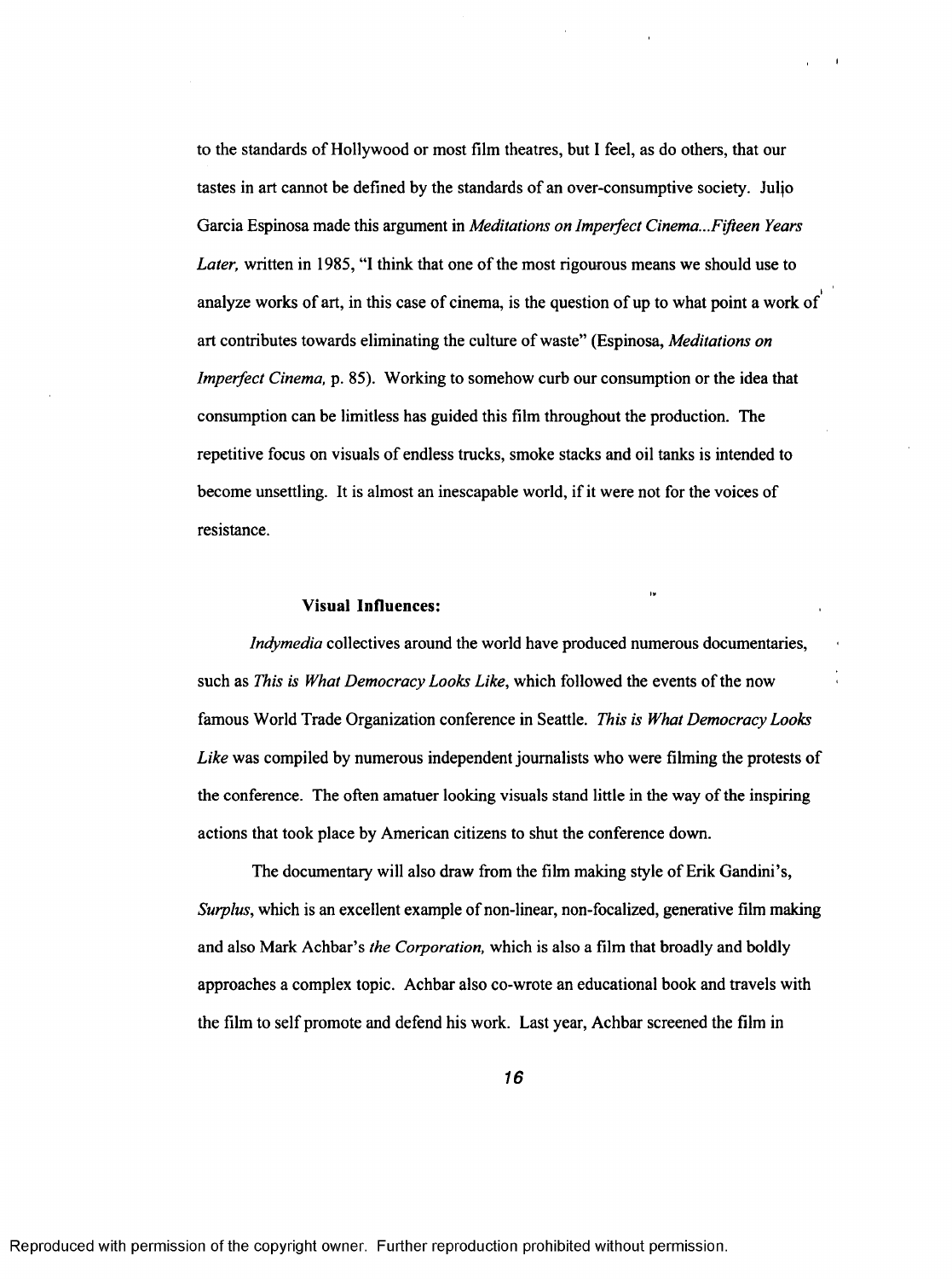<span id="page-23-0"></span>Windsor and actually ended up sleeping on my floor—this opened my eyes to the **I** glamourous life of documentary film making I am pursuing.

#### **Goals and Distribution**

The goal of this film is to connect our community to larger global problems while seeking local solutions potentially resonating with similar communities. I plan to start showing my film at small venues in Windsor and Samia. I have already shown a roughcut at *Smogfest* in Windsor to an audience of about fifty people and received a great response to the film. After the screening I gave a short talk about my experiences working with community members and then answered questions from the audience; I was also interviewed by *AM 800.* 1 have also been asked to show my film in Windsor again in June at a street festival.

A final version of the film will certainly be sent to all those who participated in the film or submitted music. I will also be contacting the CAW and other unions for screenings and I plan to work with Jim Brophy and Margaret Keith on showing the film at a video night at the Health Center. I have connections with *lndymedia* and will contact them to post a link to the video. I intend to get the film into numerous film festivals outside of our communities to show other cities that these industrial centers also concern them and how our relation at the border with the United States is actually physically deteriorating our environments. I hope that places outside of our communities and larger Canadian cities that are not on the border, like Toronto, can appreciate their relation to our communities.

Over the last few years, I have put much effort into the *Windsor lndymedia* website. The *lndymedia* collective's commitment and organization towards social change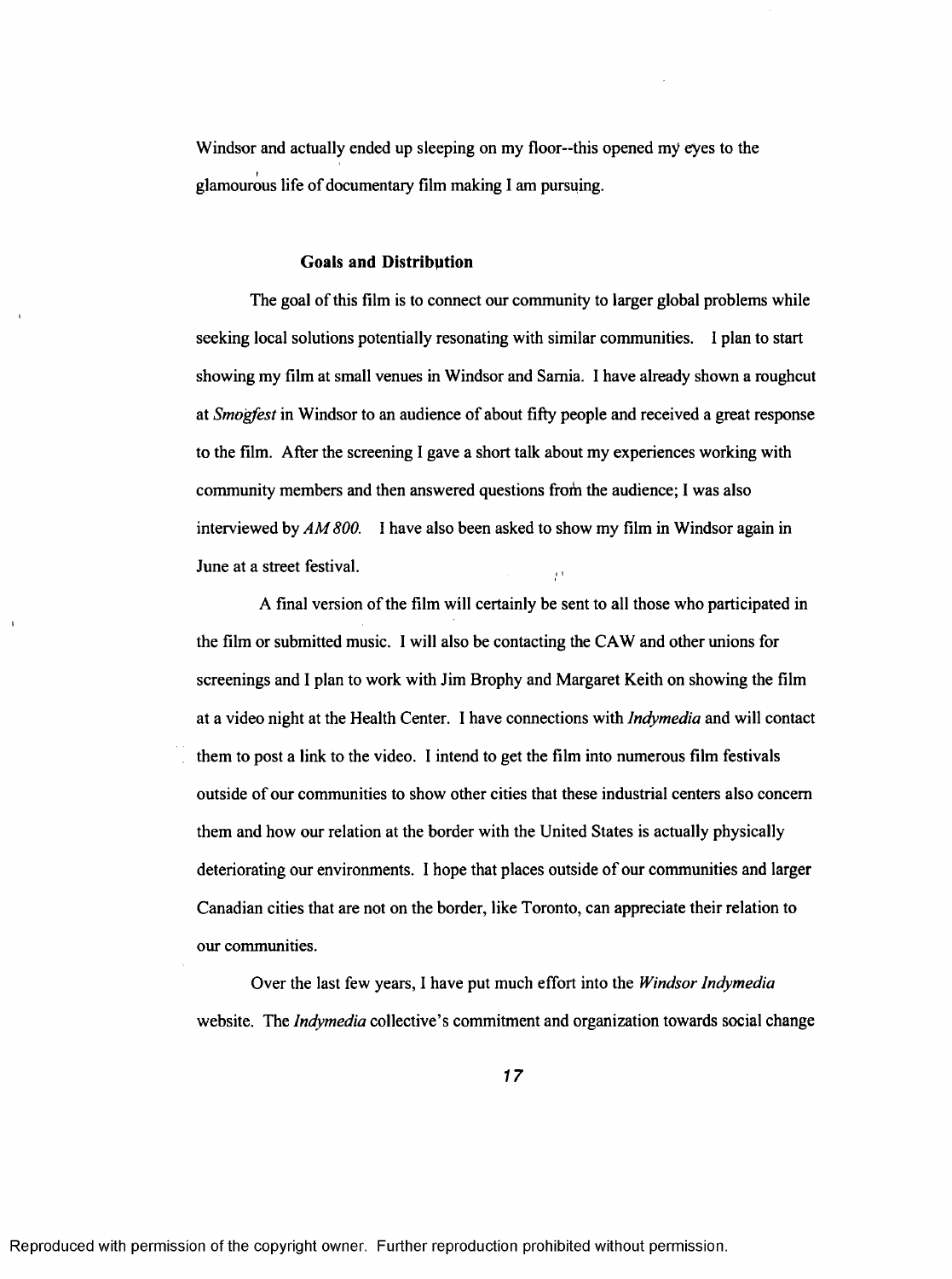have been instrumental in forging a global social movement. I intend to eventually distribute my film through the *lndymedia* network.

 $\alpha$ 

 $\bar{z}$ 

 $\bar{\bar{z}}$ 

 $\sim 10$ 

 $\chi^2 \gg 1$ 

 $\mathbf{E}^{\mathcal{A}}_{\mathcal{A}}$ 

 $\bar{\rm s}$ 

 $\bar{\star}$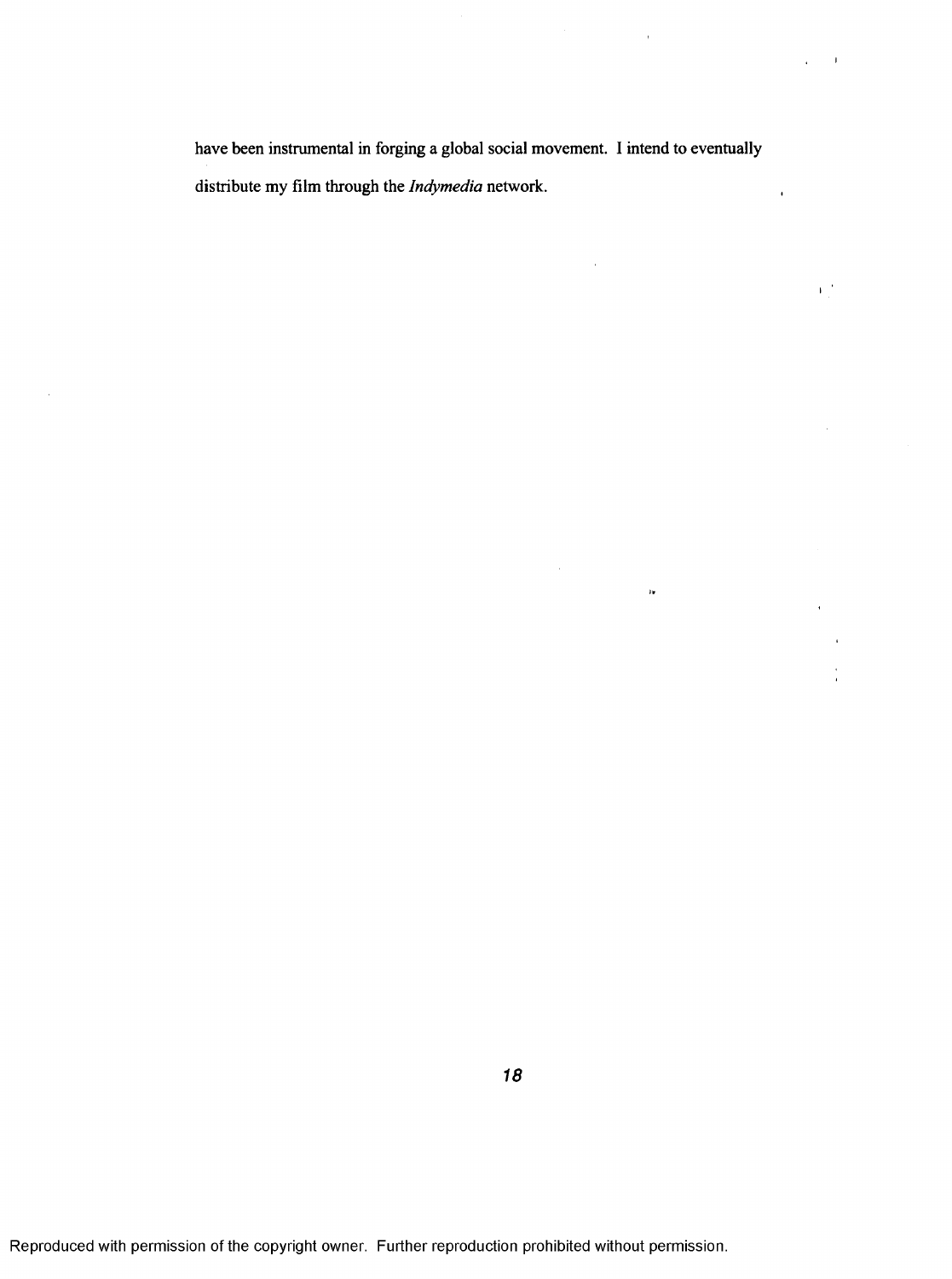### Conclusion

l I feel that this film really was informed by the theoretical foundations that 1 have been studying, but at the same time the film is artistic and interesting to watch. Films about community problems often follow a narrative and linear structure that, to me, tends to lack creativity and aesthetic sensibilities. In this day and age, where spectacle and entertainment work to leave the audience mindless, political film making needs to be stimulating, but not to the detriment of content.

 $\blacksquare$  Reflecting on the film process, I intended the film to show a fair cross-section of our community and to avoid a focalized topic. A documentary in this area could have easily discussed just the truck problems or the history 'of cancer in the area; I feel this film was able to avoid such a focus without becoming too generalized or disconnected. Having said this, I did narrow down the film from my original intentions which were to also focus on the militarization and policing of the border as well as more about local resistance to the trends of global capitalism. Given the time constraints, material I had to work with and after discussions with my thesis supervisor I began to realize that the film would be too incoherent and muddled to cover all these topics in under a half an hour. However, I do feel the film shows the importance of peoples' resistance and struggles while still making broad linkages to other communities facing corporate globalization and industrial problems.

I am proud of the work put into this film and think it can help spark some discussion about the problems our communities face. I believe that the more that people in our communities work on projects like this, the more the community becomes involved in the discussion and paths of our futures. Working with members of different communities in two cities has led me to believe that important educational and artistic film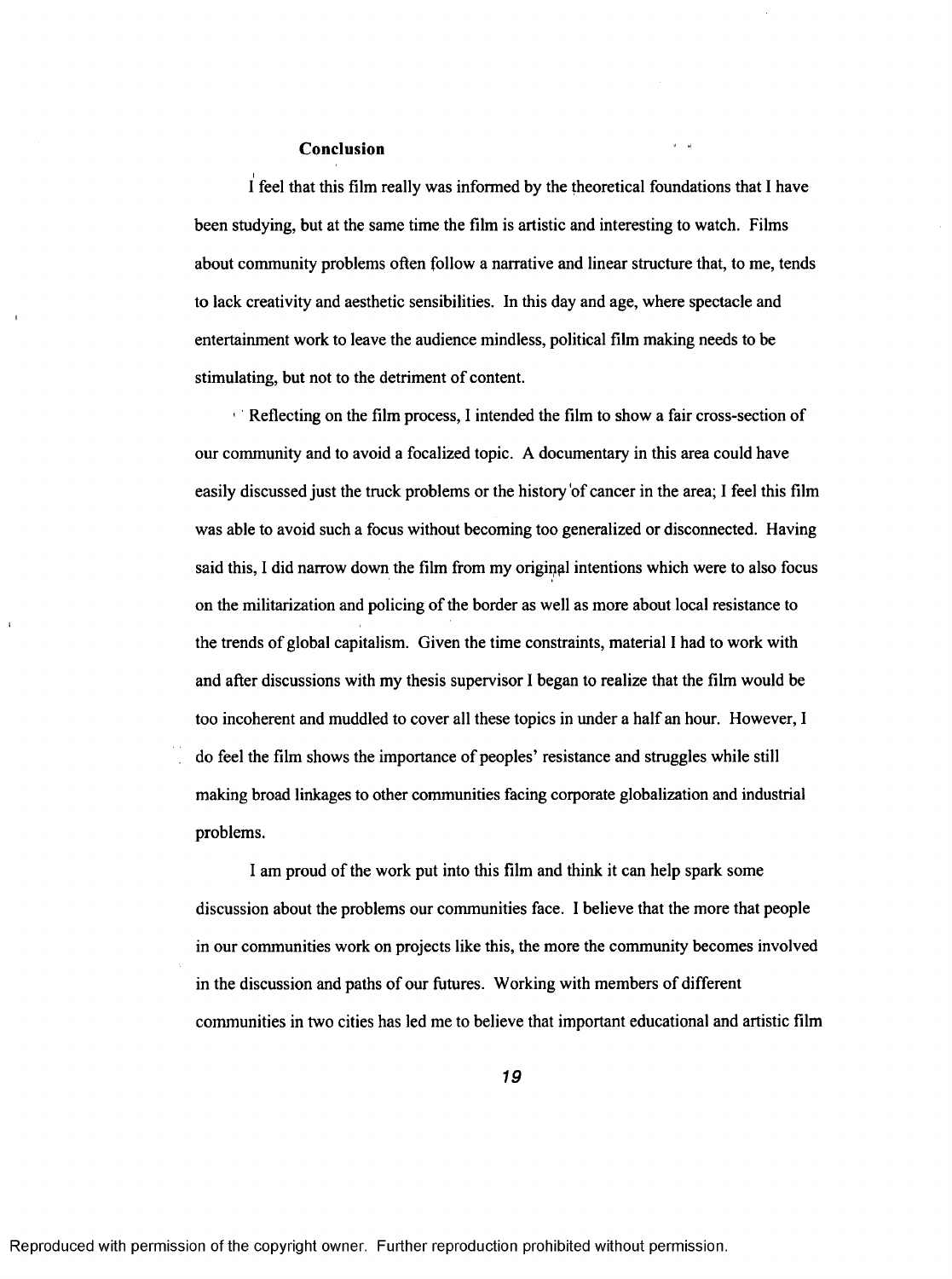making can take place at relatively low costs. Such access to the means of communications opens up the space for a participatory dialogical democracy, and this i where I plan on putting my energy in the future.

 $\alpha_{\rm{max}}$  and  $\alpha_{\rm{max}}$ 

l,

 $\overline{1}$ 

 $\tilde{\mathbf{u}}$ 

 $\sim$   $\epsilon$  $\mathbf{r}^{\prime}$ 

 $\mathbf{t}^{(0)}$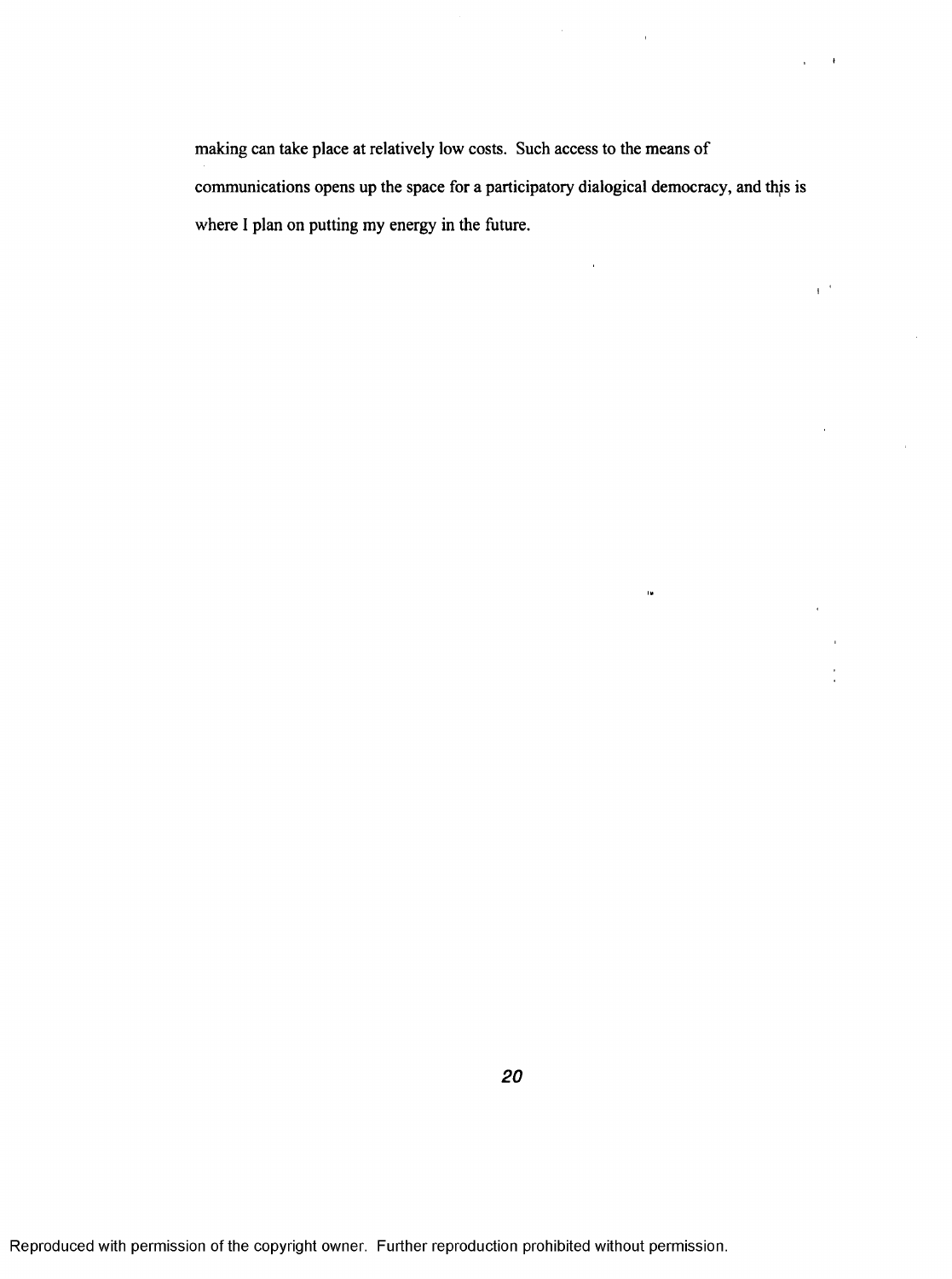### Works Cited

l Brophy, James. Keith, Margaret. (2004). *Participatory Mapping of Occupational Hazards and Disease among Asbestos-exposed Workers form a Foundry and Insulation Complex in Canada.* Point Edward, Canada: Occupational Health Clinics for Ontario Workers.

Chomsky, Noam. (1998, 2002). *Manufacturing Consent: The*

*Political Economy of the Mass Media.* New York: Pantheon Books.

Espinosa, Julio Garcia. (1969). *For An Imperfect Cinema.* In Chanan, (Ed.). *Twenty-Five Years of New Latin American Cinema.* London: British Film Institute, 1983, p28-33.

- Espinosa, Julio Garcia. (1985): *Meditations on Imperfect Cinema...Fifteen Years Later.* In Chanan, (Ed.). *Screen.* Vol. 26. nos. 3-4, p. 93-94)
- Freire, Paulo. (2002). *Pedagogy of the Oppressed*. New York: The Continuum International Publishing Group Inc.
- Freire, Paulo. (1998 (a)). *Pedagogy of Freedom: Ethics Democracy and Civic Courage.* Lanham, Maryland: Rowman and Littlefield Publishers Inc.
- Freire, Paulo. (1998 (b)). *Teachers as Cultural workers: Letters to those Who Dare Teach.* Boulder, Colorado: Westview Press.
- Harris, Kate. *Wallaceburg sick of its poisoned water: Residents fed up after 3 chemical spills in six months.* (02/22/04) Ontario Star: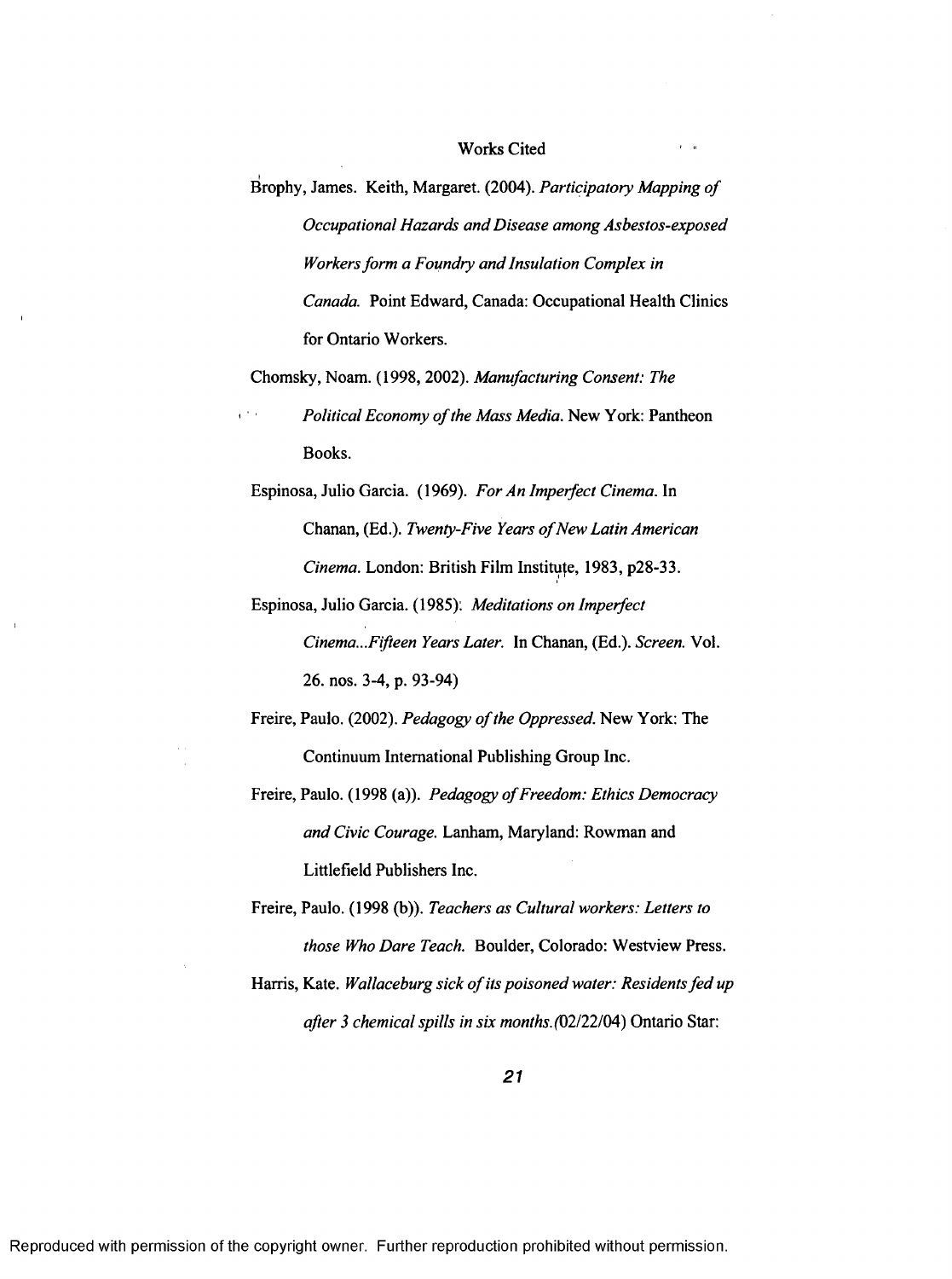Greatlakesdirectory.org

- Klein, Naomi. Vodovnik, Ziga. (Ed.). (2004). *Ya Basta: Ten years of the Zapatista Uprising: Writings of Subcomandante Insurgent Marcos.* Oakland, CA: AK Press
- Laxer, James. (2004) *The Border: Canada, The U.S. and dispatches from the 49<sup>th</sup> Parallel.* Canada: Anchor Canada

 $\mathbf{r}^{(i)}$ 

Marcos. Vodovnik, Ziga. (Ed.). (2004). *Ya Basta: Ten years of the* Zapatista Uprising: Writings of Subcomandante Insurgent *Marcos.* Oakland, CA: AK Press

Marcuse, H. (1969) *An Essay on Liberation.* Boston: Beacon Press.

McIntosh, David. (September, 2004). *Ellipsis and Insurrection: Argentina, Media, Experiment and Liberation,* Toronto: Fuse Magazine p. 129, vol. 27 Number 3.

Mittelstaedt, Martin. *Dying for a Living.*. (Saturday, March 13, 2004). Globe and Mail, pp. FI, F4-F5.

Nugent, Daniel (1997). "Northern Intellectuals and the EZLN." In Ellen Meiksins Wood and John Bellamy Foster (eds.). *In Defense of History: Marxism and the Postmodern Agenda.* New York: Monthly Review Press, p. 163-174.

*Water intakes shutoff for 6 Ontario communities after toxic spill.*

(February2<sup>nd</sup>, 2004). CBC News: cbc.ca/news.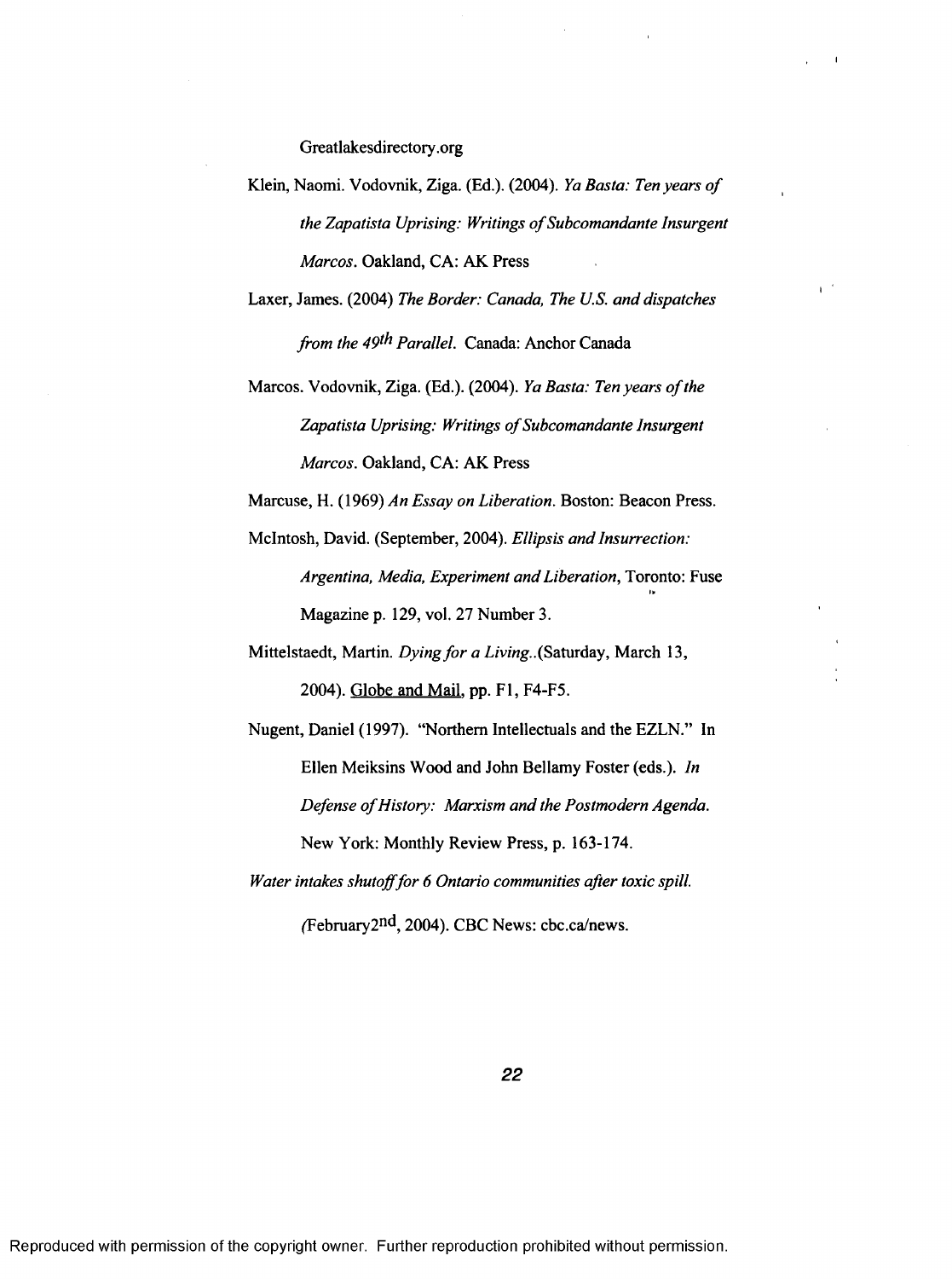| <b>Appendix I: Itemized Budget</b>                 | $\epsilon = 0$ |
|----------------------------------------------------|----------------|
| Digital tapes                                      | \$300          |
| <b>Travel costs</b>                                | \$600          |
| - roundtrip Windsor to Sarnia: \$40 in gas         |                |
| - roundtrip Windsor to Detroit: \$15 (border fees) |                |
| - roundtrip Windsor to Ottawa \$200                |                |
| Promotional costs (posters, flyers, etc.)          | \$200          |
| Mailing costs                                      | \$100          |
| Internet                                           | \$150          |
| Office supplies                                    | \$100          |
| External hard-drive (Maxtor 160 GB)                | \$350          |
| Camera memory card (SD 512 MB)                     | \$120          |
| Video card (computer upgrade, GeForce FX 5600)     | \$250          |
| Crew costs                                         | \$400          |
| - travel costs:<br>\$200                           |                |
| - food:<br>\$100                                   |                |
| - contingency:<br>\$100                            |                |
| Camera tripod                                      | \$100          |
| Printer/Scanner                                    | \$175          |
| <b>Books/Research Material</b>                     | \$300          |
| Macintosh G-4 computer                             | \$2300         |
| Contingency (Emergency rentals, travel, etc.)      | \$500          |
| Total:                                             | \$5945         |

 $\sim$ 

 $\bar{A}$ 

 $\frac{1}{\sqrt{2}}$ 

 $\sim 10^7$ 

 $\hat{\mathcal{A}}$